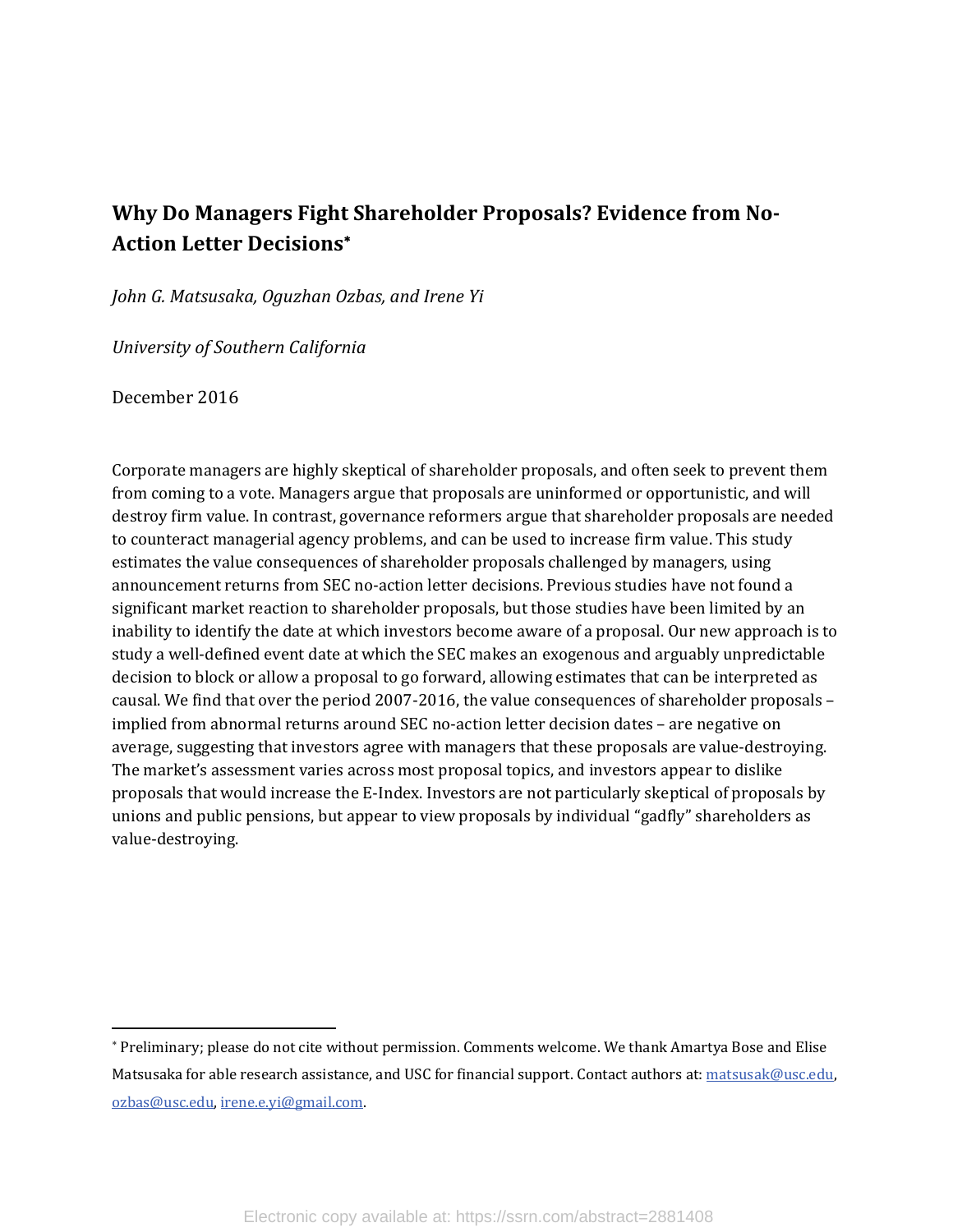# **Why Do Managers Fight Shareholder Proposals? Evidence from No‐ Action Letter Decisions**

## **1. Introduction**

Shareholder proposals are an increasingly important weapon in the arsenal of corporate governance reformers, who believe that the proposal process is important for controlling managerial agency problems. More than 16,000 proposals have been submitted to corporations in the S&P 1500 since 1997, and new Securities and Exchange Commission (SEC) rules and court rulings have made it easier for shareholders to access the proxy statement.<sup>1</sup> At the same time, managers continue to fiercely resist expanded use of shareholder proposals, both through organizations that seek to influence regulations, such as the Business Roundtable, and by seeking to exclude individual proposals from appearing in their firms' proxy statement through the SEC's no-action letter process. There are two conflicting views for why managers oppose shareholder proposals: the "responsible manager" view asserts that shareholder proposals are value-destroying – either misguided or intended to benefit the narrow interests of proponents – and managers are helping shareholders at large by resisting proposals. The "self-interested manager" view is that shareholder proposals increase firm value and managers oppose them in order to preserve corporate practices that provide them with private benefits.<sup>2</sup>

This paper seeks to shed light on the motives of managers by estimating the value consequence of proposals that managers try to exclude from the proxy statement. SEC rules allow companies to exclude a proposal from the proxy statement under certain conditions, such as if the proponent fails to demonstrate minimum stock ownership, the proposal

<sup>&</sup>lt;sup>1</sup> For example, following Dodd-Frank, the SEC modified rule  $14a-8(i)(8)$  to allow proxy access proposals. Another example is the Delaware Supreme Court's *CA, Inc. v. AFSCME Employees Pension Plan* decision in 2008 that allowed shareholder proposals to alter a company's bylaws concerning decision making processes and procedures. 

 $2$  Many references could be cited: Bainbridge  $(2012)$  is representative of the responsible manager view and Bebchuk (2005) is representative of the self-interested manager view.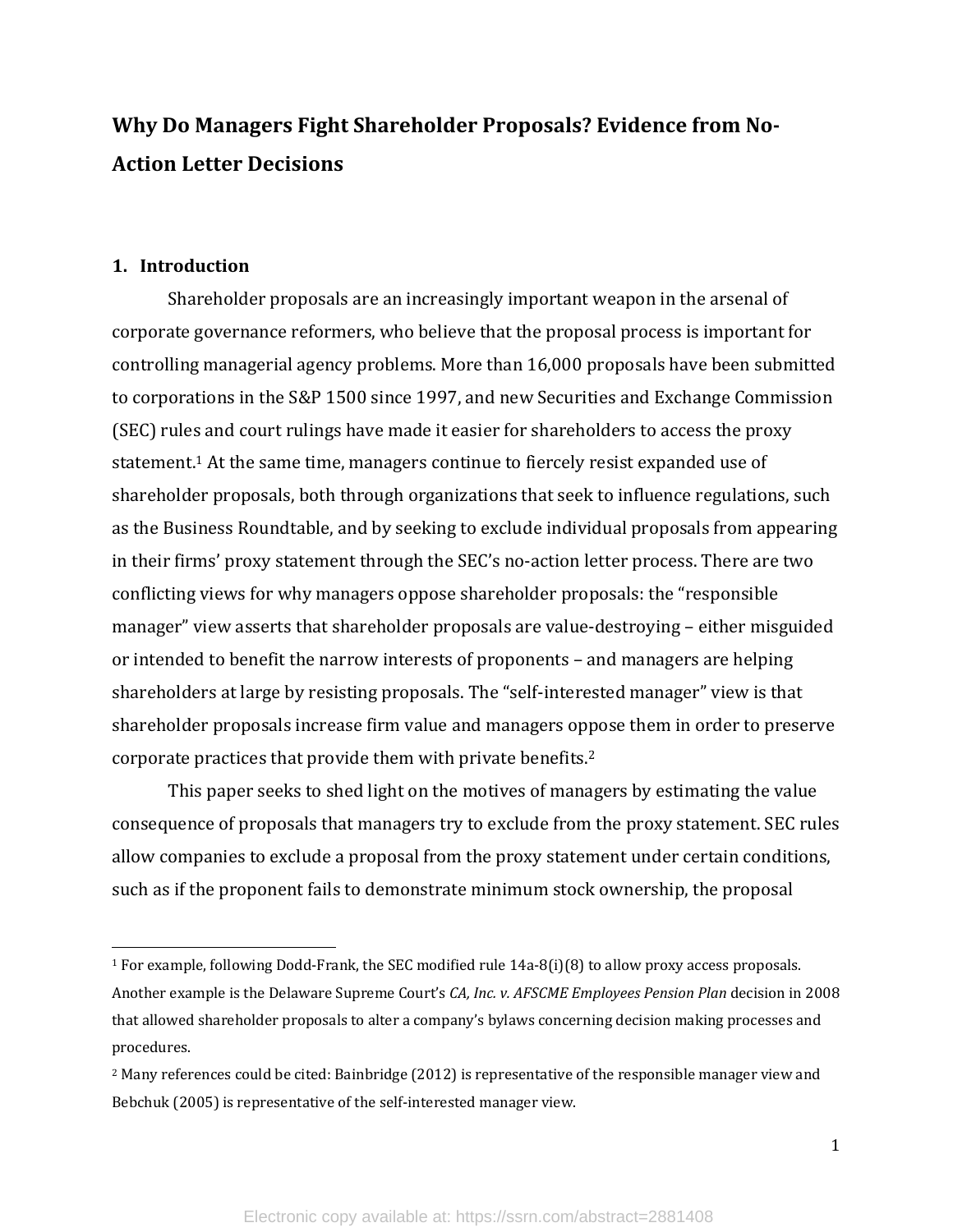relates to redress of a personal grievance, or the proposal deals with ordinary business operations. If a company wishes to omit a proposal, it submits a letter to the SEC asking the staff to confirm that the agency will not take action against the company if the proposal is omitted, called a "no-action letter." Companies seek to exclude about 31 percent of proposals that they receive, and the SEC decides to grant a no-action letter permitting omission about 67 percent of the time. Our research strategy is to estimate the stock price reaction in the days surrounding the SEC's decision. If managers are resisting proposals for responsible (value-maximizing) reasons, then we should observe a positive market reaction when the SEC allows a proposal to be omitted; if managers are resisting proposals for self-interested (value-destroying) reasons, then we should observe a negative market reaction when the SEC allows a proposal to be omitted.

Both views enjoy some support in the theoretical literature. The view that managers are susceptible to agency problems that might lead them to take actions that compromise shareholder value features prominently in any number of classic books and articles going back to Berle and Means (1932) if not earlier. The root problem is dispersed ownership that leads to free-rider problems in monitoring and disciplining managers. From this perspective, one can see immediately how giving shareholders the right to influence corporate decisions can push a company toward value maximization. The other view, that managers seek to maximize firm value, has a long tradition in the law, and is the basis for the business judgment rule that creates a presumption that directors and managers are acting in the corporation's best interest. This view maintains that shareholders lack the knowledge and expertise to make corporate decisions, so their role should be circumscribed to the selection of directors. Seen from this perspective, shareholder proposals are at best a distraction to managers, and at worst harmful: proxy advisory firms may be so ill-informed that they advise shareholders to support proposals that are not in their interest (Larcker and Tayan, 2011; Larcker et al., 2015); and certain shareholders might use proposals as bargaining chips to induce managers to allocate corporate resources for the benefit of the proponent at a cost to shareholders at large (Matsusaka et al.,  $2016$ ).<sup>3</sup>

<sup>&</sup>lt;sup>3</sup> Matsusaka and Ozbas (2016) develop a formal model that incorporates all of these issues.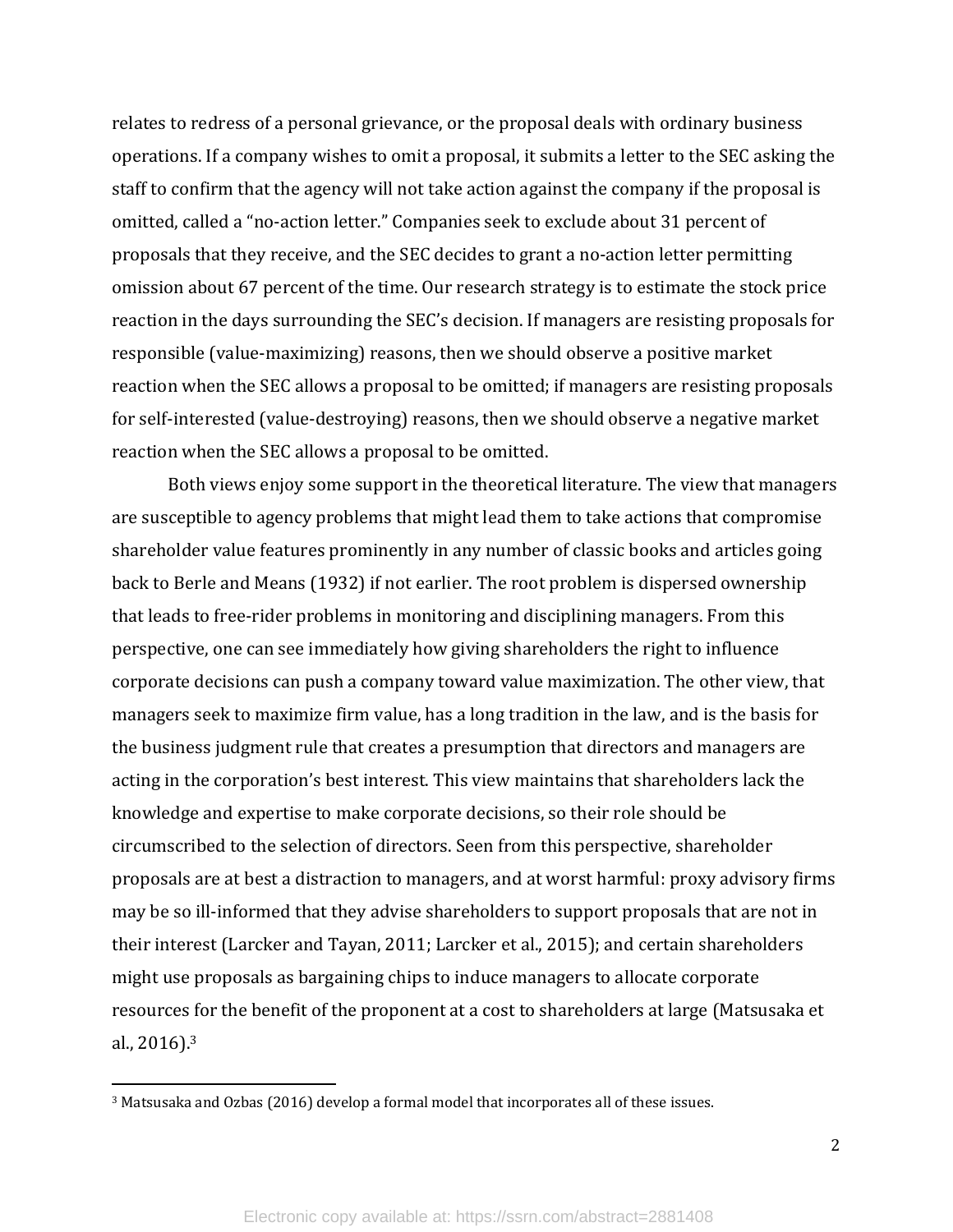The legal environment has been moving steadily in the direction of expanded shareholder rights, giving the impression of a consensus that enhanced rights are beneficial, yet the scholarly evidence is surprisingly inconclusive. At a general level, several studies that estimate the market reaction to expansion in shareholder rights fail to produce compelling evidence that investors value having more rights.<sup>4</sup> More specific to our inquiry, research on the impact of individual shareholder proposals, going back to the initial study by Karpoff et al. (1996), almost uniformly fails to uncover evidence of positive value effects (Denes et al., 2015).<sup>5</sup> There is some reason to wonder, however, if existing research designs have enough power to detect valuation effects. The studies employ event return methods, which have a good track record in finance research, but the actual date at which a proposal becomes known to the market is difficult to determine because there is seldom a formal announcement or media coverage. In lieu of knowledge about the date that the market learns about a proposal, most studies use either the date that the proxy statement is mailed to shareholders or the date of the annual meeting (Table 1 summarizes the existing literature). However, in order to make a proposal, a shareholder must send a notice to the company at least 120 days before the proxy statement is mailed. Moreover, companies must file their proxies with the SEC 10 days before mailing them, and SEC rule  $14a-6(e)(1)$ requires that the preliminary statement be made immediately available for public inspection. So there is ample reason to expect the information to reach the market before the proxy is mailed or the annual meeting is held.

Our research addresses this issue by employing a new research strategy that focuses on SEC decision dates. We argue that the existence of a proposal is likely to be known by the time of the SEC decision (by then it has been reviewed and discussed by the proponents, the company, the law firms representing both parties, and SEC attorneys), but the outcome of the decision – which determines whether the proposal will go to a vote or be shut down – is news to investors because it is not fully predictable. The abnormal return

<sup>&</sup>lt;sup>4</sup> Negative evidence is in Akyol et al. (2012); Larcker et al. (2011); Stratmann and Verret (2012). Positive evidence is in Cohn et al. (2016) and Becker et al. (2013). The findings are often conditional on certain subsamples and event dates.

<sup>&</sup>lt;sup>5</sup> A notable exception, discussed below, is Cuñat et al. (2012) that uses different research methods.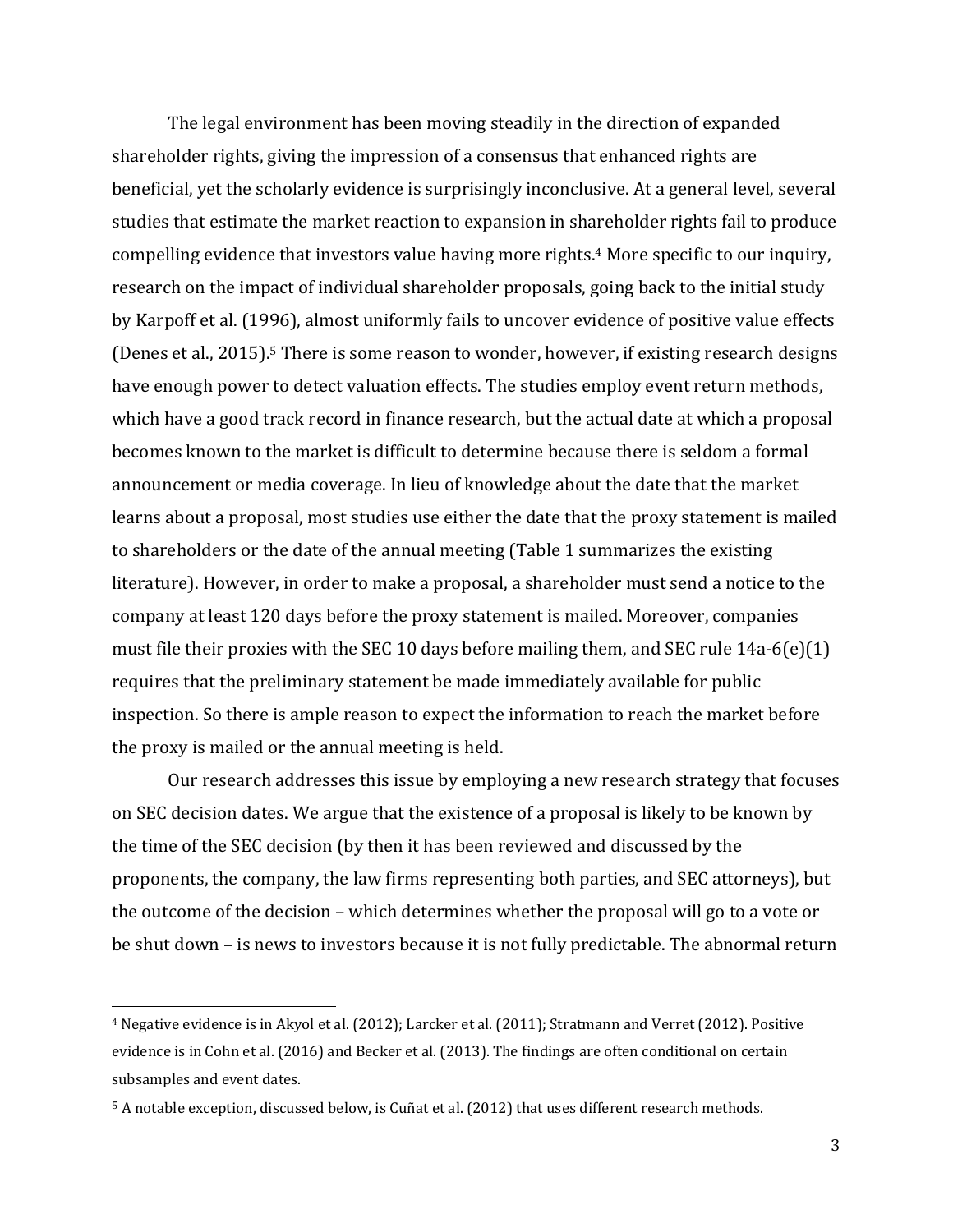in the days surrounding the SEC decision then provides an estimate of the proposal's value consequence: if the SEC grants a no-action letter (shuts down the proposal) then the return is (minus) the probability-weighted value consequence of the proposal; while if the SEC declines to grant a no-action letters (allows the proposal to go to a vote), the return is the probability-weighted value consequence of the proposal. If managers are challenging good proposals, the firm's price should fall if the SEC grants a no-action letter, and conversely.

We study hand-collected data on all proposals for which a no-action letter was requested from October 2007 through August 2016. Our main finding is that the market responded positively to the granting of a no-action letter. The cumulative abnormal returns range from 0.23 percent to 0.89 percent depending on the event window and method of adjusting for expected returns. The abnormal returns are distinguishable from zero statistically. These returns reflect a reversal of the possibility that the SEC might deny the no-action letter request in which case the proposal goes to a vote. If we assume that the probability of being denied a no-action letter is  $42$  percent as it is in our sample, then the implied expected value of the proposal going to a vote ranges from  $-0.55$  to  $-2.12$  percent. If we further assume that the probability of a proposal being approved, conditional on going to a vote, is 27 percent, as suggested by Cuñat et al.  $(2012)$ , then the implied value of a successful proposal ranges from  $-2.04$  to  $-7.85$  percent. These numbers appear to be material. In terms of the question that motivates the paper, we find no evidence that investors consider these proposals to be value-enhancing on average, and thus no basis for concluding that managers fight these proposals for self-interested reasons. To the contrary, our evidence is consistent with the view that managers fight these proposals because they are in fact harmful to the firm.

We use the abnormal returns for granted and denied no-action letters, together with the sample probabilities of each type of decision, to calculate the market's implied value of having a proposal go to a vote. For the full sample, the implied value ranges from -0.31 percent to -1.10 percent, depending on specification. After establishing the initial result, we explore the factors that determine the market's reaction to a no-action letter decision. First, we examine to what extent the market favors certain types of proposals and disfavors other types of proposals. The most common types of proposals we observe concern majority voting, allowing shareholders to call special meetings, and environmental issues.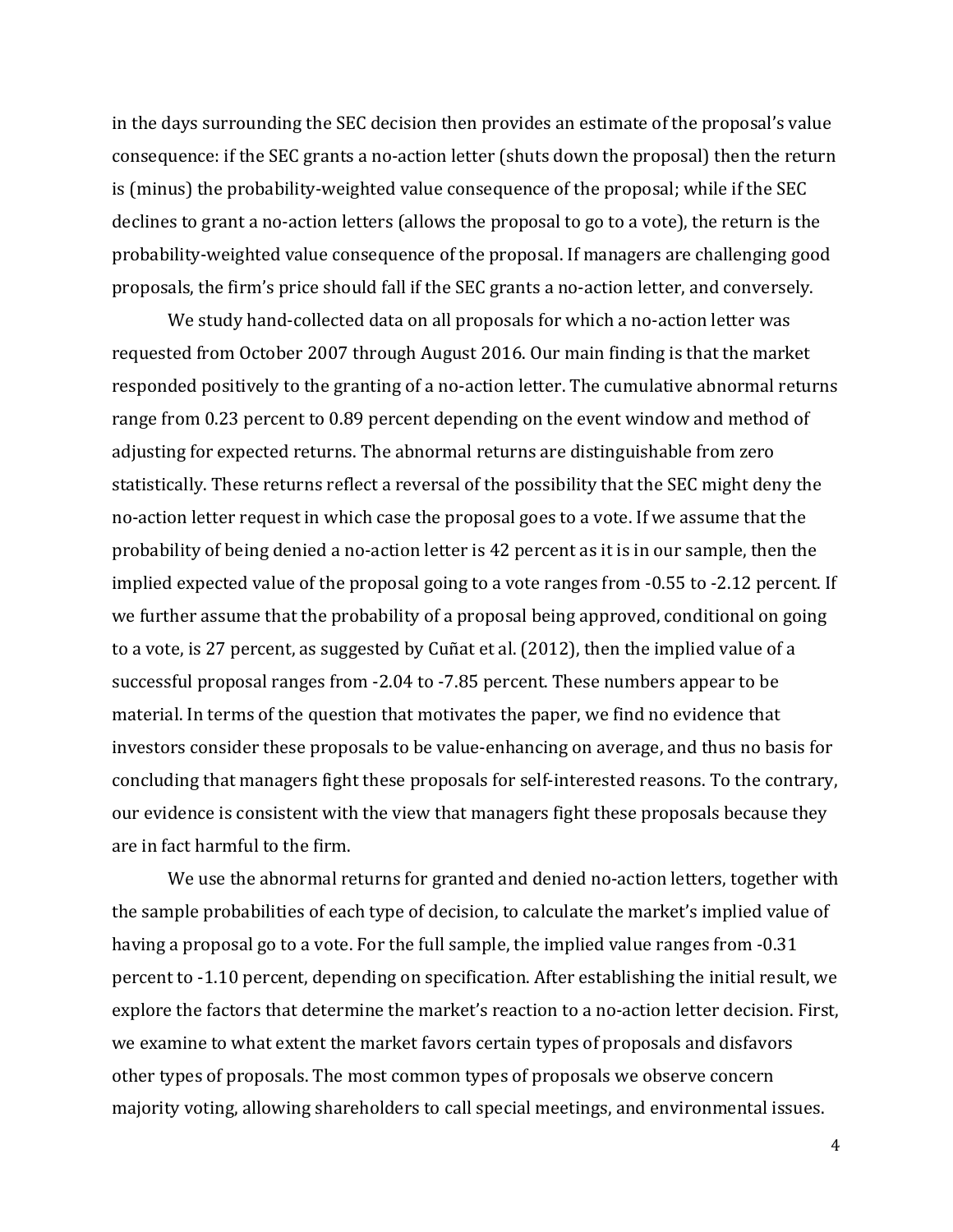We are unable to find consistent differences in the implied value of specific types of proposals. If proposals are grouped into general topics, we find a significant negative implied value associated with corporate governance proposals ranging from -0.52 percent to -1.69 percent, depending on the specification. We do not find significantly nonzero implied values for proposals related to compensation as a group, or social issues as a group. We do find significantly negative market assessment of proposals that would increase the G-Index and E-Index ranging from -0.67 percent to -3.81 percent, depending on the specification. 

Second, we examine how the market reacts to proposals from different types of shareholders. Recent court rulings and some scholarly evidence suggest that certain types of shareholders are more likely to bring proposals that advance their narrow interests rather than overall firm value. Labor unions and public pensions have been particularly suspect (Matsusaka et al., 2016). We find that proposals from individual investors  $-$  socalled "gadflies" – are viewed negatively by the market, but we are unable to find consistent differences in the market reaction to other types of proponents.

Third, we examine to what extent the market's reaction depends on firm profitability and size. Low performing firms are the most natural candidates for shareholder intervention, and some evidence suggests that they are more common targets for proposals (Denes et al, 2015). We find some evidence that the market is more positive about proposals targeted at low-performing firms, but the significance levels are sensitive to model specification. Agency problems arising from free-riding should be more severe at large than small firms. We also find some evidence that proposals targeted at large firms are more likely to increase value, although again the significance is somewhat sensitive to model specification. 

The primary purpose of our paper is to shed light on the motives for managerial resistance to enhanced shareholder rights. The evidence is most compatible with the view that managerial resistance is based on a genuine concern that shareholder proposals harm firm value, and is not merely a convenient rationalization in order to preserve managerial private benefits. Our paper is also intended as a contribution to the large literature that seeks to estimate the value consequences of shareholder proposals. While most of the literature fails to find measurable market reactions, this may be because the event date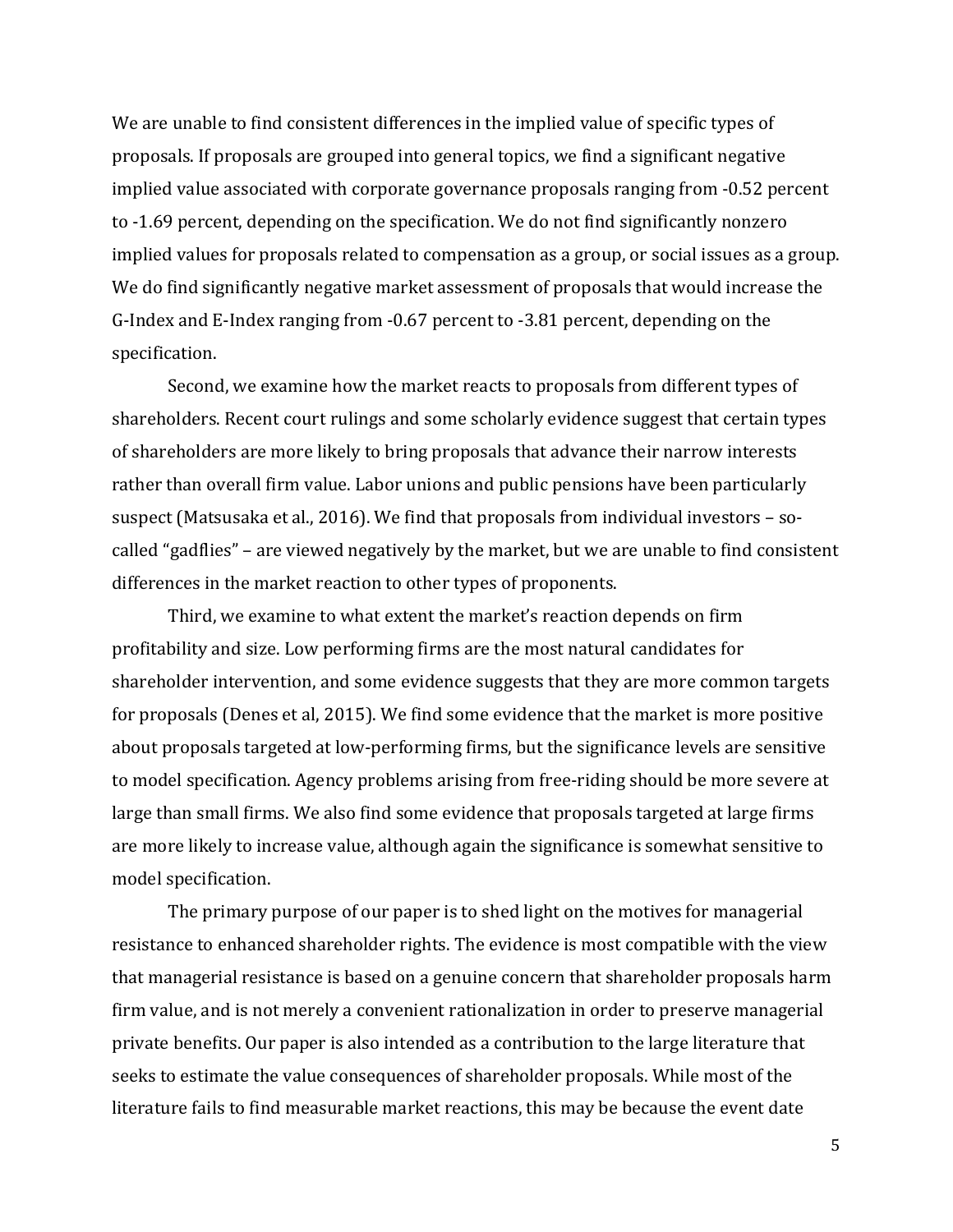used in previous research is well past the date at which market participants learn about the proposal. Our contribution is to offer a new approach to measuring the market's reaction to shareholder proposals by exploiting the fact that SEC decision dates are precisely known, the outcomes are uncertain ex ante, and therefore the decision conveys concrete information to the market about whether a proposal will go to a vote or not. The obvious limitation is that we only study the 31 percent of proposals that are challenged by managers, and the value consequences of the proposals not challenged might be different.

#### **2. No‐Action Letters and the Proposal Process**

Shareholder voting rights are rooted in state corporation law and corporate charter documents, but the proposal process itself is governed by SEC Rule 14a-8. The SEC began regulating the process in 1935 based on Section 14 of the Securities Exchange Act of 1934 that charged the agency to develop proxy regulations "in the public interest and for the protection of investors." Over time, the SEC gradually developed a body of regulations that came to be collected in Rule 14a-8.<sup>6</sup> This rule has been amended many times over the years, most recently in 2011.<sup>7</sup> Under state law, shareholders have a right to make proposals in person at a company's annual meetings. Because most shareholders do not attend the annual meeting, they cast their votes by proxy. The company is required to distribute a proxy statement prior to the annual meeting to all shareholders that in effect allows them to vote in absentia. The federal proxy access rules govern the conditions under which shareholders can require their proposals to be listed in the company's proxy statement.

The proposal process begins with a shareholder "proponent" drafting a proposal and sending it to the company. The proposal offers a resolution to be voted on, as well as an argument in its favor. The resolution can take the form of a specific change in the company's bylaws or it can be a request for the company to consider taking some action. The proposal must arrive at the company no later than 120 days before the proxy

 $6$  For histories of the development of the shareholder proposal rules, see Liebeler (1984) and Fisch (1993). For developments over the last two decades, see Bainbridge (2012).

 $\frac{7}{10}$  In September 2011, 14a-8(i) was amended so that a company could no longer exclude proposals that would facilitate director nominations by shareholders (proxy access).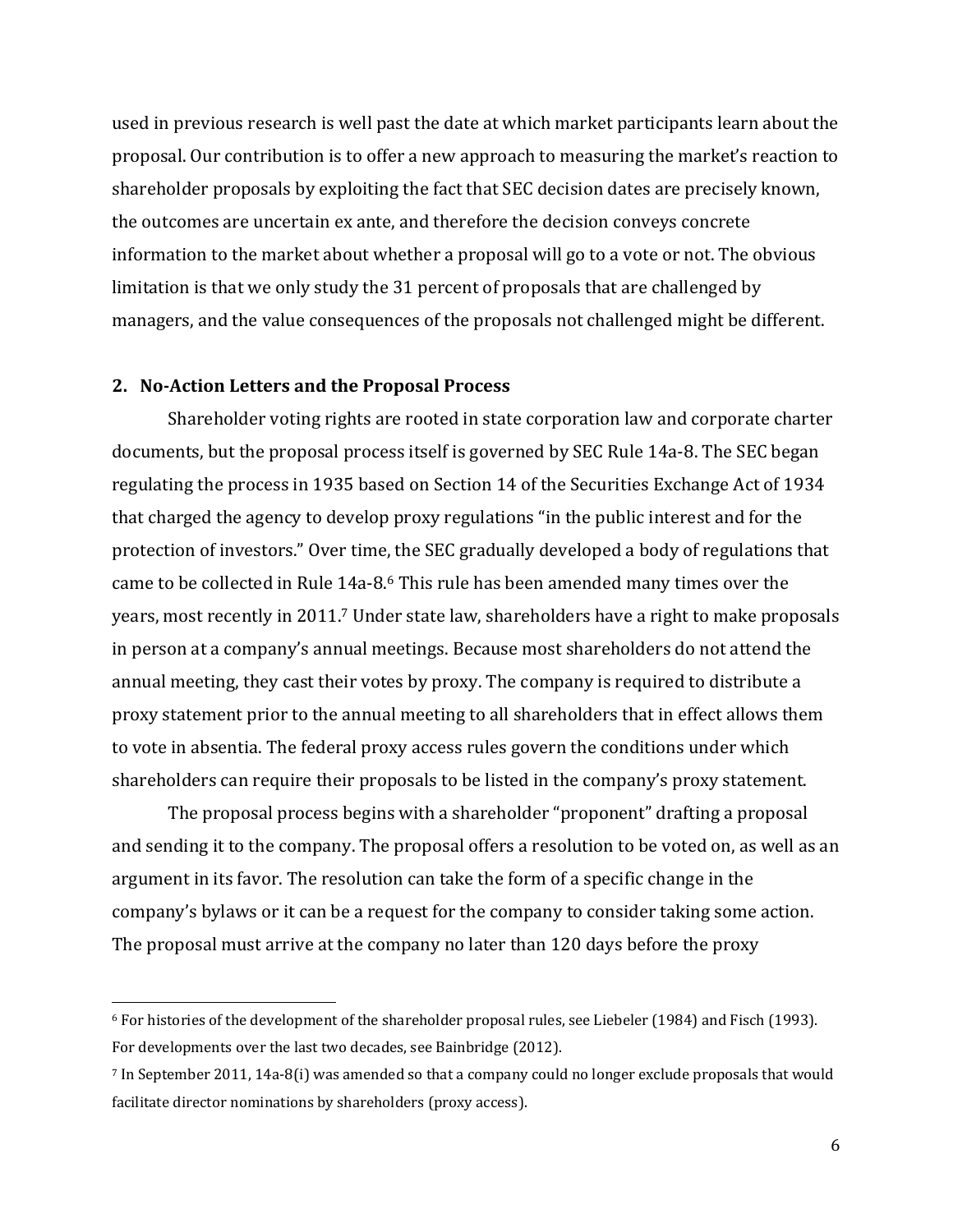statement is to be mailed. The company then has the option to include the proposal in the proxy statement or the company can attempt to omit the proposal from the proxy statement by appealing to the SEC. If the company wishes to omit the proposal, it must submit a letter to the SEC no later than 80 days before the proxy statement is mailed; the letter notes that the company intends to omit the proposal and indicates the grounds for doing so. Typically, the company's letter also requests that the SEC respond by stating that the staff will not recommend the Commission take an enforcement action against the company if it omits the proposal, called an SEC "no-action letter." If the company requests a no-action letter, the proponent is given an opportunity to respond, which may be followed by a series of responses from both parties. In almost all cases, if a no-action letter is issued, then the proposal is omitted from the proxy, while if the SEC declines to issue a no-action letter, the proposal appears on the proxy. Occasionally, the SEC grants a no-action letter but indicates a specific problem that the proponent may rectify in order to make the proposal acceptable. Both the company and the proponent have the option of taking their case to a federal court if they disagree with the SEC's decision, which happens on occasion. Sometimes the proponent agrees to withdraw the proposal before or after an SEC decision, based on negotiations with the company. The proxy statement containing the proposal (if included) must be mailed to shareholders within a window before the annual meeting that is stipulated by state law (e.g. not more than 60 or fewer than 10 days in California and Delaware). 

There are many possible grounds for excluding a proposal under Rule 14a-8. Table 2 provides a summary of the procedural requirements for submitting a proposal (14a-8(b) to 14a-8(e) and  $14a-8(h)$  and substantive bases for exclusion  $(14a-8(i))$ . Procedural requirements include that a proponent must own stock worth at least \$2,000 or 1 percent of firm value for at least one year before the meeting; may submit no more than one proposal per meeting; and the proposal and supporting statement may not exceed 500 words. The substantive bases for inclusion are wide ranging. At the most basic level, the proposal must be a proper subject for action under state law. A proposal can be excluded, among other things, if it would cause the company to violate a law, is false and misleading, relates to redress of a personal grievance, deals with ordinary business operations,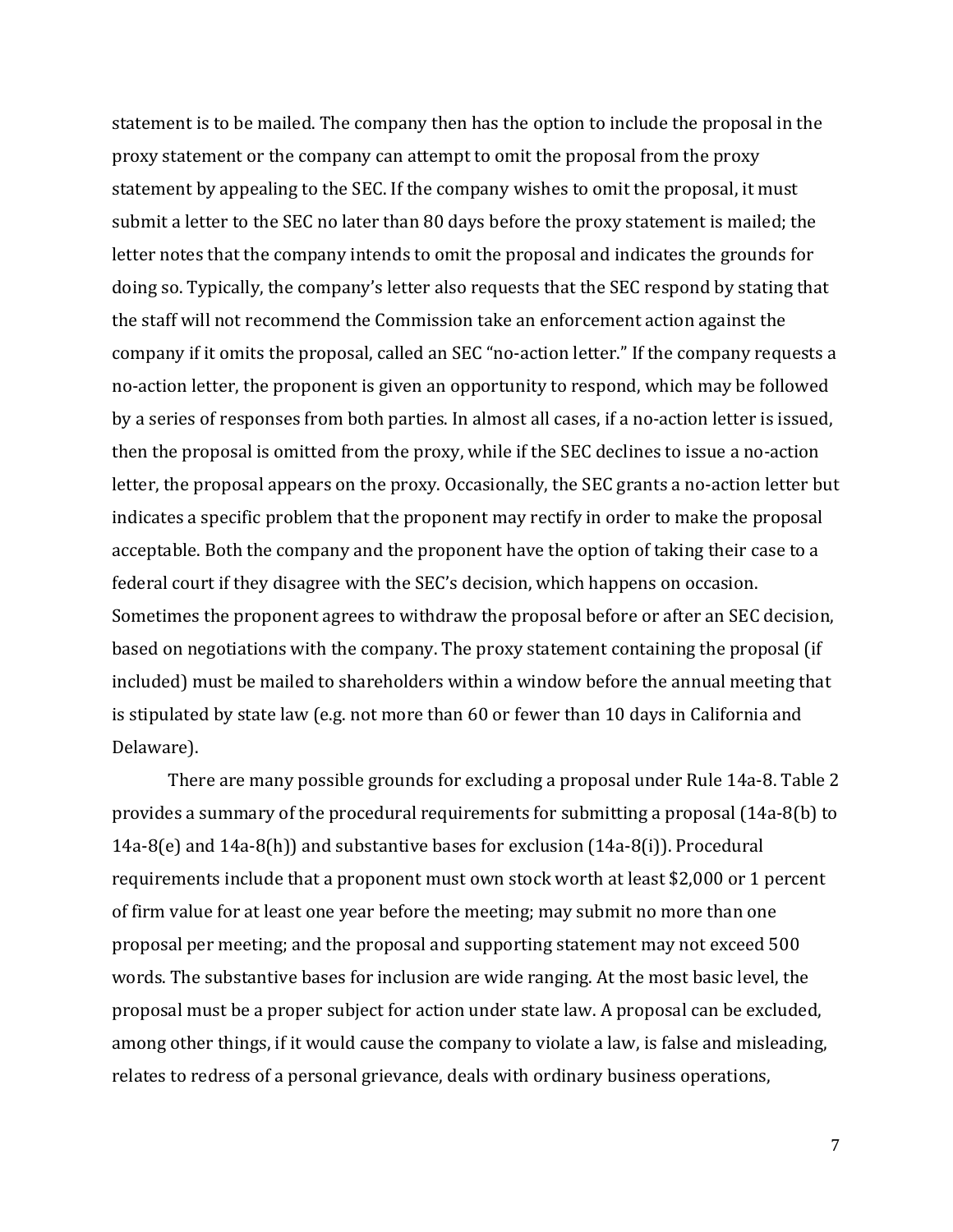conflicts with a management proposal, duplicates another proposal in the proxy statement, or relates to a specific amount of dividends.

Table 2 reports the number of times that a given reason was the basis for a noaction letter in our sample.<sup>8</sup> The most common reasons for granting a no-action letter are, in order, that the proposal deals with ordinary business operations, the proponent failed to demonstrate minimum ownership, and the company has already substantially implemented the proposal. Other common grounds for exclusion are that the proposal contains language that is false or misleading, the proposal conflicts with a management proposal offered at the same meeting, and the proposal was not submitted more than 120 days before the proxy statement is to be mailed.

The ability to exclude proposals that are improper under state law is particularly important. Most state laws give the board the authority to run the company, so a proposal that mandates a particular action is often improper under state law (notable exceptions are bylaw amendments concerning decision and governance procedures). Therefore, most proposals are advisory or "precatory" in nature; they "request" or "urge" (or similar phrasing) the company to take an action. In our sample, only 3 percent of proposals are binding, meaning that proposals are overwhelmingly precatory in nature.

#### **3. Research Strategy**

The essence of our research strategy is to estimate the stock price reaction in the days surrounding the issuance of an SEC no-action letter decision. To put our strategy in perspective, it is useful to review previous work estimating the return associated with shareholder proposals. Table 1, drawn from Denes et al. (2015), lists previous studies. One approach, employed by three studies, is to estimate the abnormal return associated with publication of a media story on a proposal. Its primary limitation is lack of media coverage, leading to small sample sizes: Karpoff et al. (1996) capture 27 events; Smith (1996) finds

<sup>&</sup>lt;sup>8</sup> Companies often claim several grounds for exclusion in their letter to the SEC. If the SEC finds one reason to allow exclusion, it does not offer an opinion on the validity of the other grounds. So this count does not include all grounds for exclusion but rather those grounds that were flagged by the SEC staff.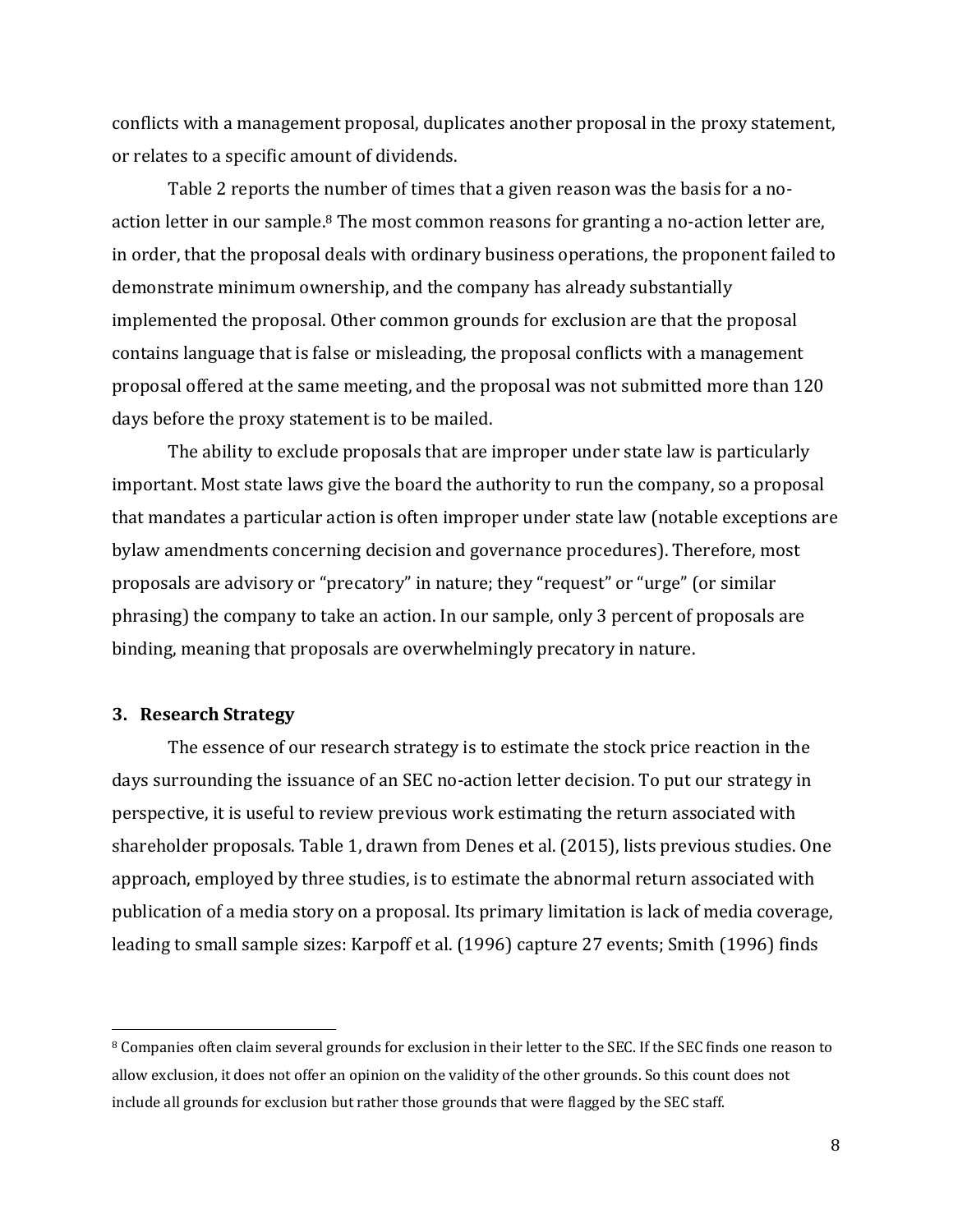39 events sponsored by CalPERS; and Del Guercio and Hawkins (1999) study 102 announcements by public pension funds.

The most popular approach, employed by 10 studies, is to estimate the abnormal return on the date that the company mails the proxy statement. A question with this approach is whether new information about proposals is actually revealed to the market on the proxy mailing date. Market participants might already be informed because proposals are submitted to the company at least 120 days before the proxy statement is mailed, allowing ample time for information to reach the market. Also, companies are required by SEC Rule 14a-6 to file their proxy statements with the SEC 10 days before mailing, and the rule states that the filed statements "shall be deemed immediately available for public inspection"  $(14a-6(e)(1))$ , meaning that proxy statements are publicly available 10 days before they are mailed. The usual finding of a small and statistically insignificant abnormal return on the proxy mailing date may be explained by the information having already reached the market prior to the proxy mailing date, rather than a proposal having no effect on firm value.<sup>9</sup>

A third approach, employed by three studies, is to estimate the abnormal return on the date of the annual meeting. Because the existence of a proposal is certainly not news at the time of the annual meeting, unconditional mean returns on the meeting date are negligible (Karpoff et al., 1996; Thomas and Cotter, 2007). Conditioning on the voting outcome, Karpoff et al. (1996) find a positive mean return for proposals that receive a majority of votes in favor, although the return is not estimated with precision. Cuñat et al. (2012) build on this idea by using regression discontinuity methods to distinguish proposals that narrowly "pass" from those that narrowly "fail"; their conservative estimate is that a successful proposal produces an abnormal return of 1.3 percent on average on the

<sup>&</sup>lt;sup>9</sup> Another limitation of using the proxy mailing date is that companies often have multiple proposals on the same ballot. With multiple proposals on one event date, it is not possible to isolate effects for individual proposals, and interpretation of the net effect is cloudy: if there are 4 proposals and an abnormal return of zero percent, it could mean that none of the proposals affects value, that half of them increase and half of them decrease value, and so on. Another concern is that proxy statements deliver a variety of information in addition to shareholder proposals.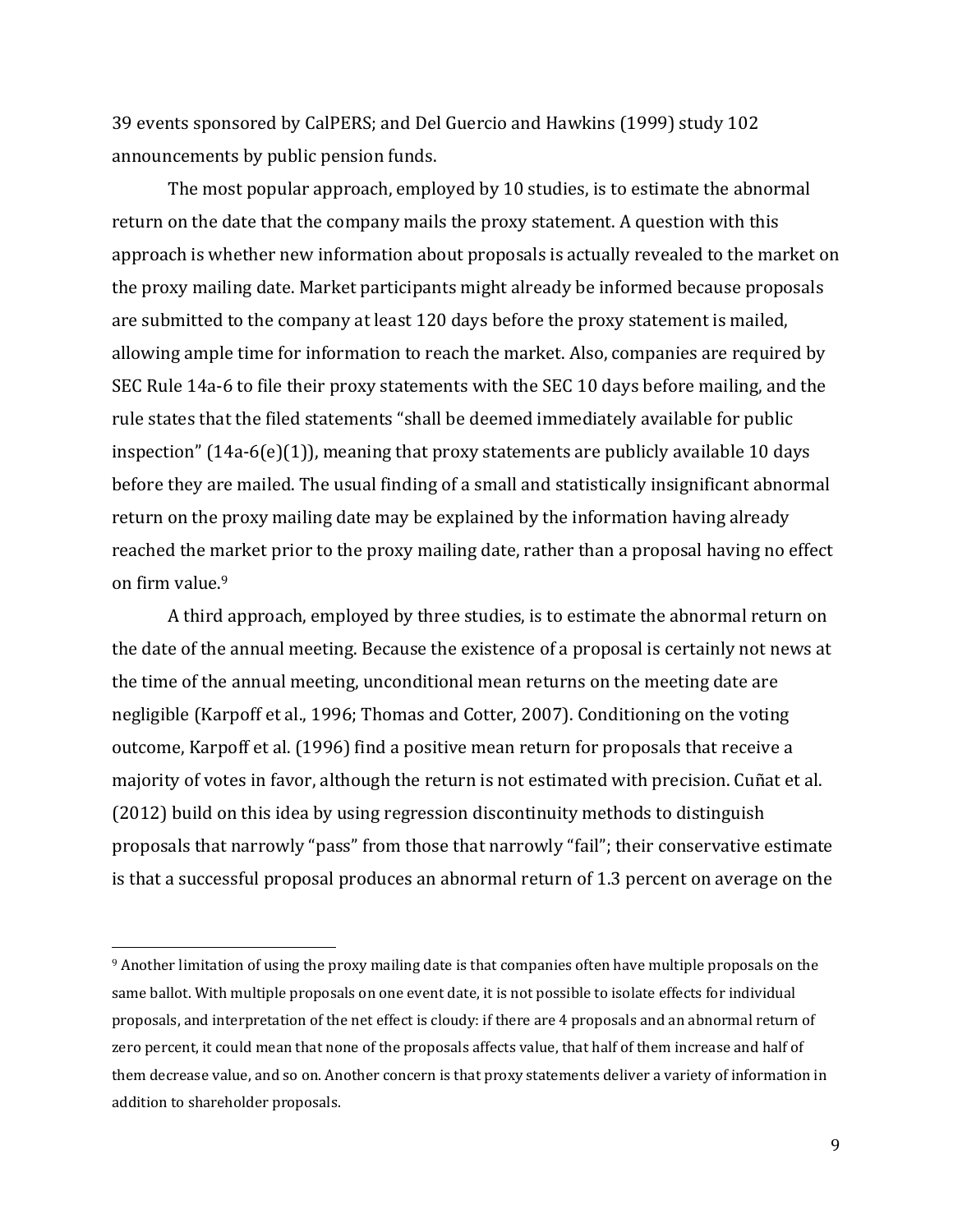meeting date.<sup>10</sup> The Cuñat et al. (2012) study offers the most convincing causal estimates to date, but like all studies, has some limitations. Estimates based on election outcomes cannot capture the indirect effect that proposals have through negotiations. Theoretically, proposals can be used as bargaining chips - they can be withdrawn before a vote in response to management concessions (Matsusaka and Ozbas, 2016). This happens quite often: roughly 40 percent of all proposals are withdrawn by the proponent after negotiations, and there is extensive anecdotal evidence of managers offering concessions to proposal sponsors. In addition, the study only examines governance-related proposals, therefore offering no evidence on the effects of quantitatively important "social" proposals such as clean energy and political proposals such as limitations on corporate campaign contributions. 

Our approach avoids some of the limitations from previous studies, although of course, it comes with its own limitations. Here we state precisely our strategy, and then we outline advantages and limitations. Formally, suppose the probability that the SEC declines to issue a no-action letter (i.e., the proposal goes to a vote) is p, and the expected change in firm value associated with the proposal going to a vote is  $z$ . The pre-decision expected value of the firm is then  $pz$  (plus the value of the firm independent of the proposal, which we ignore). If a no-action letter is granted then firm value is zero and the return is  $R_{no-action} = -pz$ ; while if a no-action letter is not granted then firm value is z and the return is  $R_{\text{declined}} = (1 - p)z$ . We estimate the values of  $R_{\text{no-action}}$  and  $R_{\text{declined}}$  as cumulative abnormal returns within an event window.

We also combine the two returns to back out an estimate of z. Note that  $z_{no-action} =$  $-\frac{R_{no-action}}{p}$  and  $z_{declined} = \frac{R_{declined}}{1-p}$ . According to SEC rules, the staff does not judge the merits of a proposal when deciding whether to grant a no-action letter,<sup>11</sup> so in expectation  $z_{no-action} = z_{declined} = z$  on average. Then for any given proposal

 $10$  Because most proposals are precatory, the vote functions more as advice to managers than an approval mechanism that triggers at 50 percent.

<sup>&</sup>lt;sup>11</sup> See Division of Corporation Finance, Securities and Exchange Commission, Staff Legal Bulletin No. 14 (CF), dated July 13, 2001. Question 7: "Do we [SEC] judge the merits of proposals? No. We have no interest in the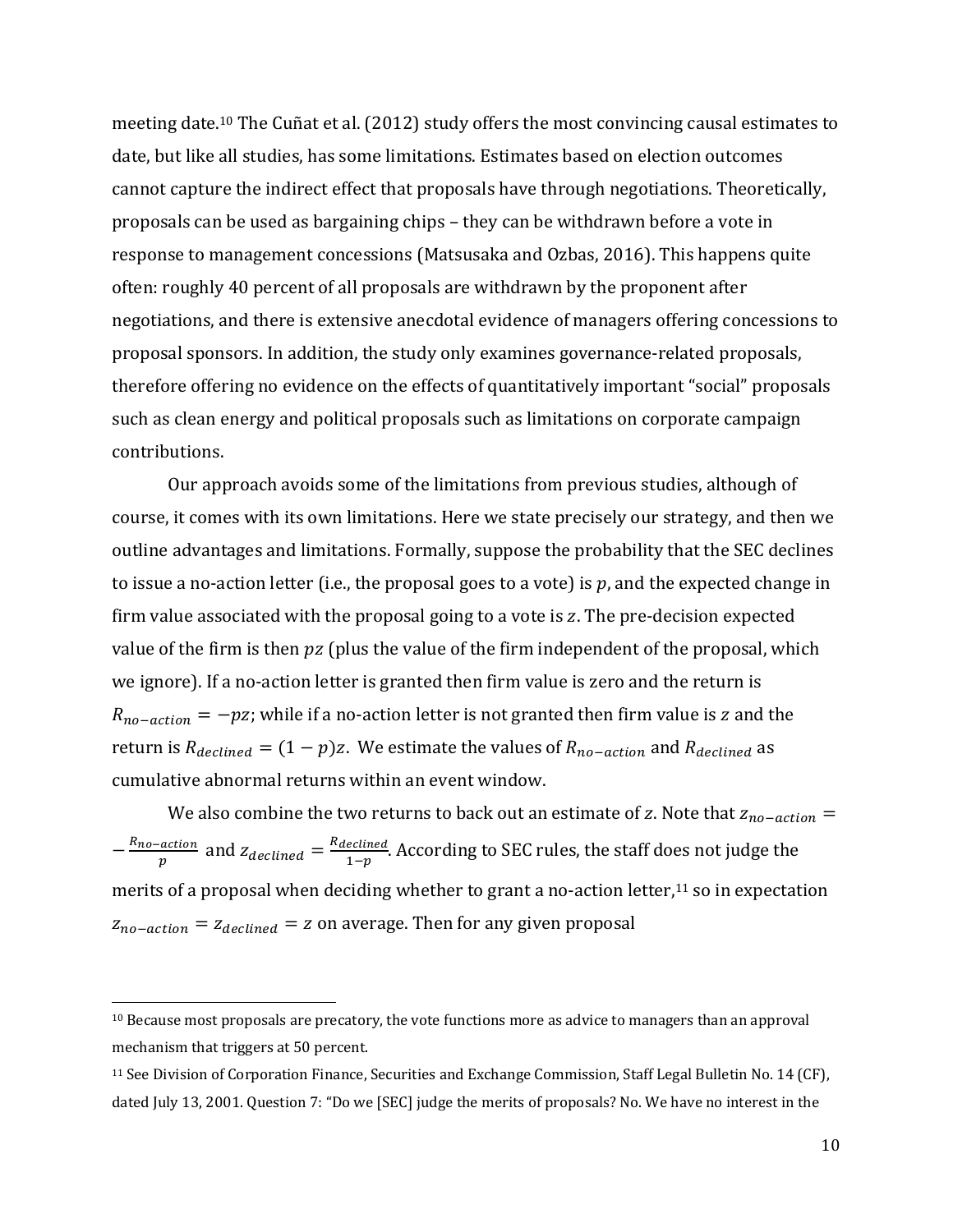(1) 
$$
z = I_{\text{declined}} \cdot \left(\frac{R_{\text{declined}}}{1-p}\right) - I_{\text{no-action}} \cdot \left(\frac{R_{\text{no-action}}}{p}\right),
$$

where  $I$  is an indicator variable for whether a proposal was or was not granted a no-action letter. We estimate the mean value of z over various subsamples using the sample-average value of  $p$ .

In order for our estimates to reveal the expected value of proposals, two conditions must hold: first, market participants must be aware of the existence of a proposal before the SEC makes its decision; and second, the decision must be uncertain from the perspective of investors. The first condition is plausible because prior to the decision the proposal has been seen by various officers in the target company, by the sponsors, and by multiple attorneys in the SEC, in many cases by an outside law firm employed by the company, and sometimes legal counsel for the proponents. Prima facie evidence for the second condition – unpredictability of the decision – is the fact that the SEC grants a noaction letter in only two-thirds of its decisions. An examination of the decision criteria (Table 2) also suggests the difficulty in predicting the SEC's decision. While some criteria seem black and white, such as the proposal not exceeding 500 words, whether a proposal violates most other restrictions will not be obvious to an outsider.<sup>12</sup> An outsider will not know if the proponent can or cannot demonstrate minimum ownership of the stock, and the most common substantive problems – the proposal deals with "ordinary business" operations" or has been "substantially implemented" or is "vague and indefinite" – are inherently subjective. While a body of precedential decisions exists to help interpret these phrases, there are still significant gray areas. In any event, if either of these two conditions does not hold, the estimated event return will be zero, which essentially biases against finding a meaningful effect.

merits of a particular proposal. Our concern is that shareholders receive full and accurate information about all proposals that are, or should be, submitted to them under rule 14a-8."

 $12$  Even a request to omit a proposal because it exceeds  $500$  words may not be as obvious as it seems. One decision in our sample concerning the 500-word limit hinged on whether "CEO" was one or three words.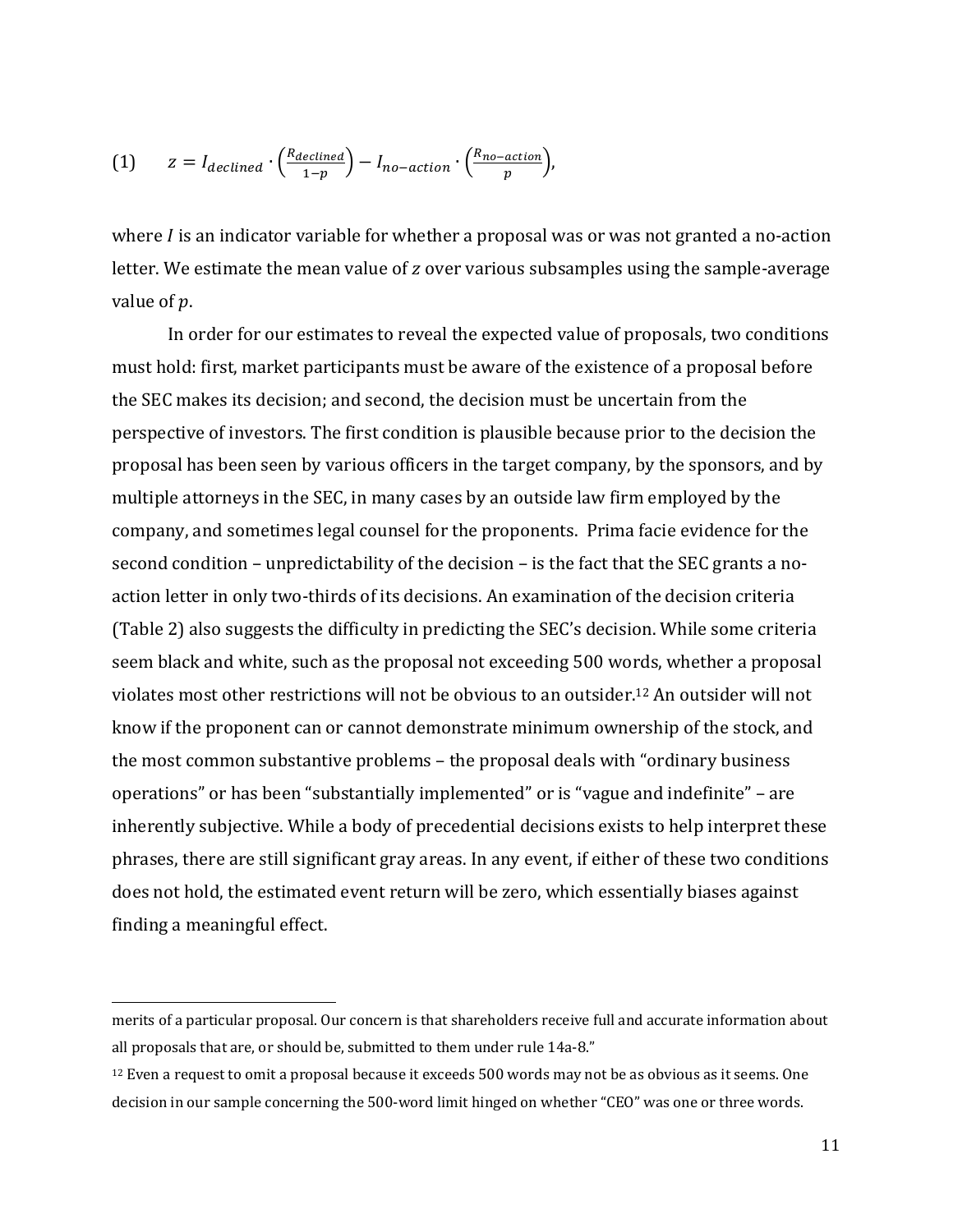An important merit of our approach is that we can identify the precise date at which new information about whether a proposal will go to a vote (i.e., the SEC decision) arrives. The SEC decision is communicated to the proponent and company on the decision date, and posted on the SEC web site on the day of the decision or within a few working days. Because the SEC decision is new information, the stock price reaction around the decision date offers a good opportunity to identify the market's assessment of the value consequences of shareholder proposals.

A limitation of our approach is that it only encompasses proposals that management attempted to omit from the proxy statement. This is not a problem from the perspective of testing managerial motives for resisting proposals, but it means that our estimates of the value consequences of proposals may not generalize to all proposals. The value consequences of proposals opposed by managers might be different than for proposals that managers accept.

Another potential limitation of our approach is that it produces estimates of the expected value of a proposal going to a vote, not the expected value of a proposal being implemented. Formally, the expected value z can be decomposed into  $z = qx$ , where q is the probability that the proposal will be implemented, and  $x$  is the value consequence of implementing the proposal. The probability q incorporates the chance of implementation through various channels: management may choose to implement after seeing the vote; management may choose to implement before the vote, after negotiation with the proponent; or in the case of a binding proposal, 51 percent of shareholders might vote in favor. Because  $q < 1$ , our estimates of z can be seen as lower bounds for the value consequence of actually implementing a proposal.

## **4. Data**

The empirical analysis is based on three data sources. The primary data are handcollected from no-action letter files compiled by the SEC. Since mid-2007, the files are published on the SEC's web site in PDF format (the information is also available in LexisNexis). Each file contains a cover letter from the SEC that identifies the company, proponent(s), and decision date; a decision letter that explains the reason for the decision; and various letters from the company and its legal representatives and from the proponent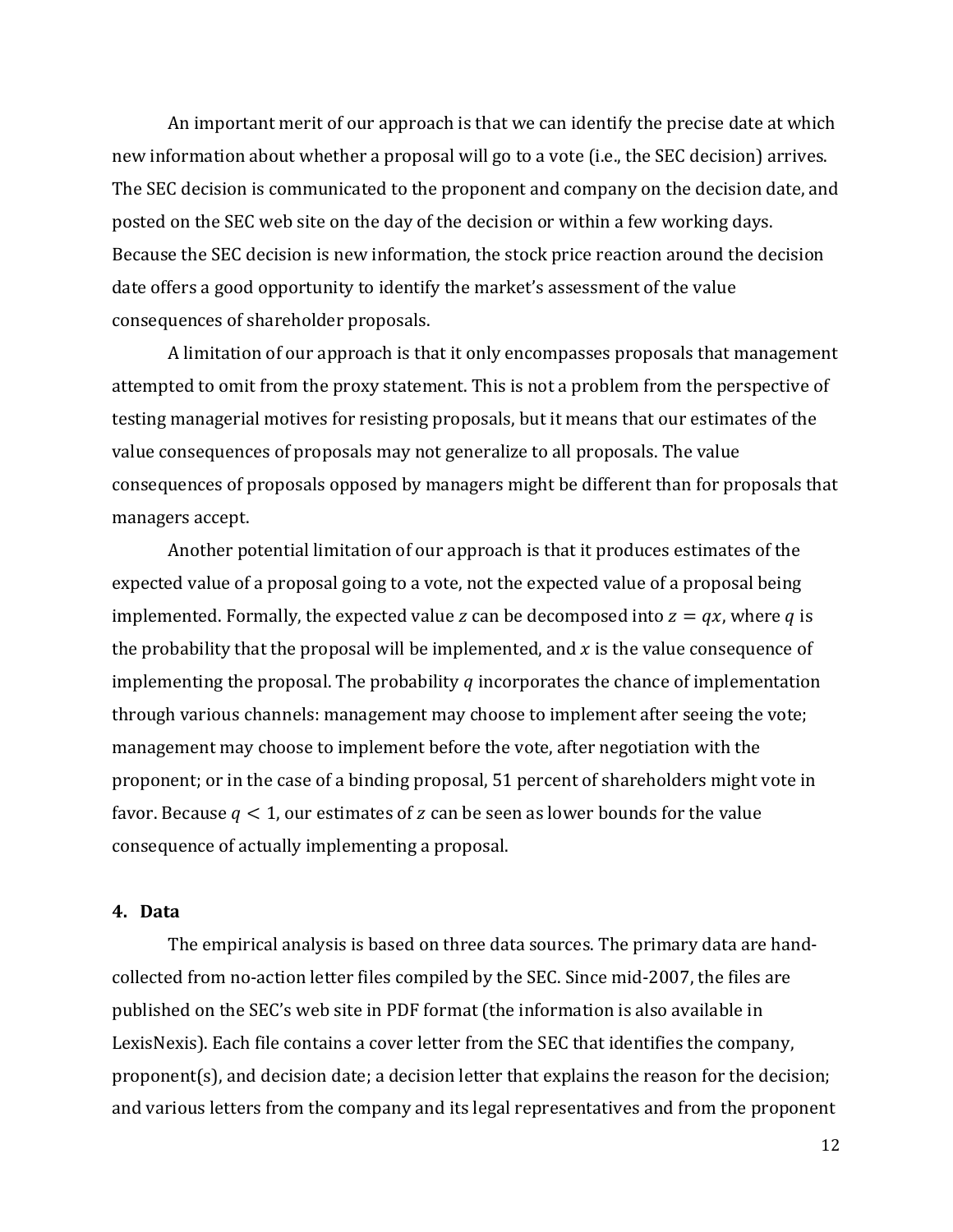and its legal representatives including the proposal itself. Using these files, we handcollected the decision and decision date for each case, as well as the company, proponents, and content of the proposal. Proposals were grouped into topics as discussed below, and proponents were grouped into types. By reading the text of each proposal, we were also able to determine if it was precatory or a binding vote on the bylaws. Our data run from mid-2007 through August 2016. Details of the data collection are reported in the appendix.

We linked these data to the *Institutional Shareholder Services (ISS) Proposals* database (formerly RiskMetrics). This database lists shareholder proposals received by companies in the S&P 1500 index. These data are intended to include all proposals received by companies, not only those for which a no-action letter is requested. The ISS Proposals database assigns a type to each proponent and a subject to each proposal, but we construct our own classifications directly from the SEC documents. Classifications in the ISS Proposals database are sometimes inconsistent within the database, sometimes ambiguous, sometimes incorrect, and often missing.

Table 3 reports the number of proposals received by companies and the number that companies attempted to omit from October 2007 to August 2016. For the years in which the proposals and SEC data fully overlap  $(2008-2014)$ , 31 percent of proposals are sent to the SEC with a request for a no-action letter. Of the proposals that reach the SEC during the entire period, 57 percent are granted no-action letters and permitted to be omitted from the ballot; 28 percent are not granted no-action letters; and 15 percent are withdrawn or not decided. Of the proposals for which the SEC issues a decision, 67 percent are granted no-action letters.

We use CRSP data to calculate event returns. We calculate the daily abnormal returns using the market-adjusted model and the Fama-French four-factor model of Carhart (1997). The length of the estimation period is 200 trading days, and we require at least 150 days with returns. The estimation period starts 10 days prior to the event date. Daily abnormal returns are winsorized at 1 percent in each tail. We use multiple event windows; all of our event windows start one trading day before the no-action letter decision date and end on dates ranging from one to 10 trading days after the no-action letter decision date. Longer event windows allow for the possibility of some SEC decisions being posted with a delay of a few days. We drop an event for a firm if the event window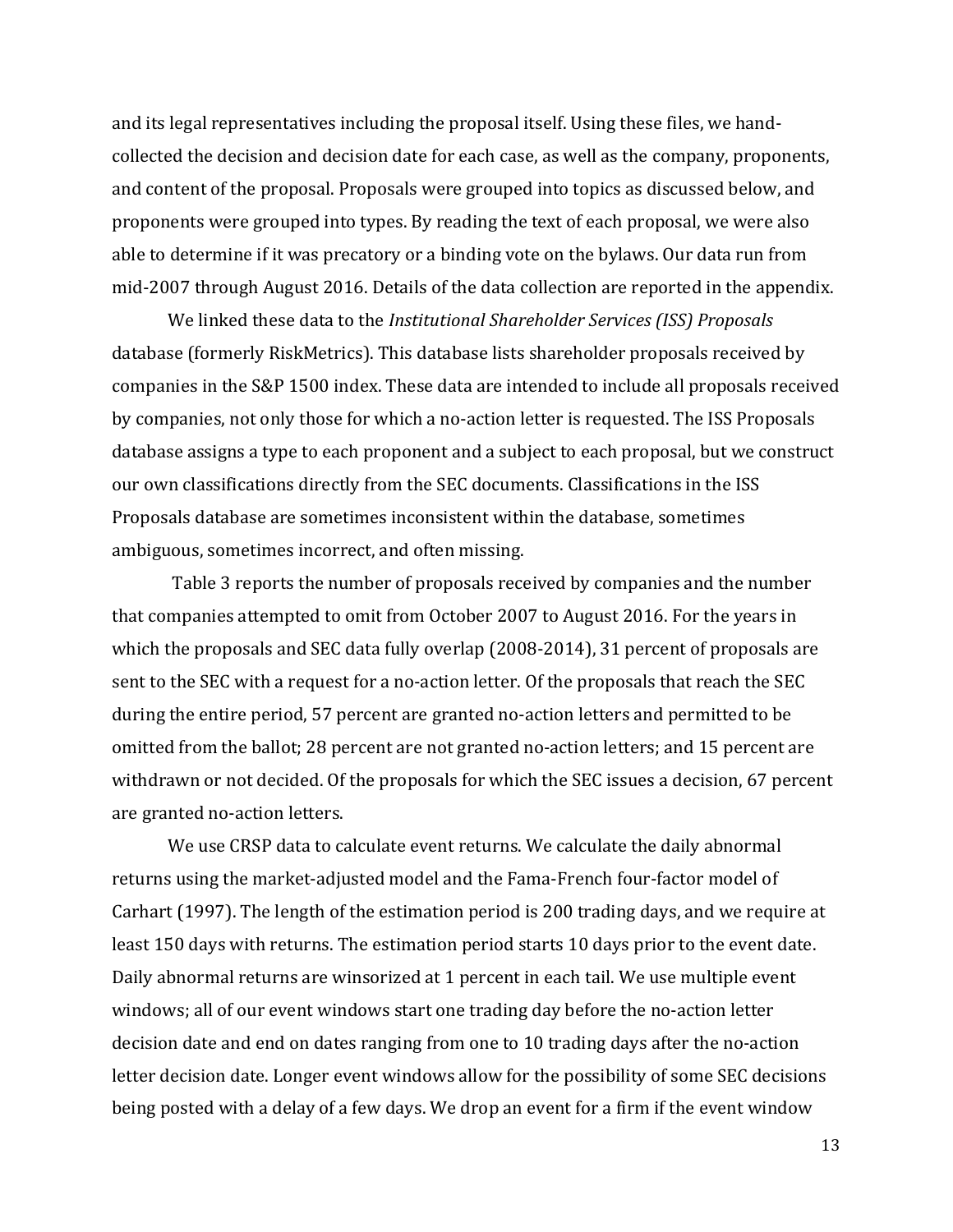contains another event date (i.e., no-action letter decision date) for the same firm in order to avoid the contamination of abnormal returns with the impact of different decisions. This process leads to a 20 percent decline in sample size because there are many cases in which the SEC makes multiple decisions for a given firm within a short window. Note that there is seasonality in the no-action letter process; 82 percent of no-action letter decision dates are in January, February, or March. Finally, we use Compustat to obtain firm financial information. 

#### **5. Findings**

#### *A. Basic Patterns*

Table 4 reports basic information on event returns for the full sample. We begin with simple descriptive information. Column  $(1)$  reports the mean cumulative abnormal return for decisions that granted a no-action letter, effectively killing the proposal; and column  $(2)$  reports the mean return for decisions that did not grant a no-action letter, allowing the proposal to go to a vote. In panel A, abnormal returns are calculated by adjusting for market movements. In panel B, abnormal returns are calculated using the Fama-French four-factor model. Returns are reported for various windows beginning one day before the decision and extending to 10 days afterwards. Glancing down column  $(1)$ , the mean cumulative abnormal return ranges from  $0.23$  to  $0.89$  percent, and is always statistically different from zero at the 1 percent level. It appears that investors are pleased when the SEC grants a no-action letter, consistent with the idea that managers are acting in shareholder interests when they fight these proposals. The finding that returns tend to grow as the window becomes longer suggests that some information may diffuse across the market over a week or two after the decision date.

Looking at column  $(2)$  of Table 4, the mean return ranges from 0.05 to 0.63 percent, but is usually not statistically different from zero. The sample sizes are smaller in column  $(2)$  than column  $(1)$  so this could be a power issue or it could mean the absence of a meaningful market reaction to declined no-action letter requests. The absence of a clear finding here is somewhat puzzling: given the positive reaction to a decision that grants a no-action letter, we would expect a negative reaction to a decision that does not grant a noaction letter. In any case, not much can be said about this given the statistical insignificance.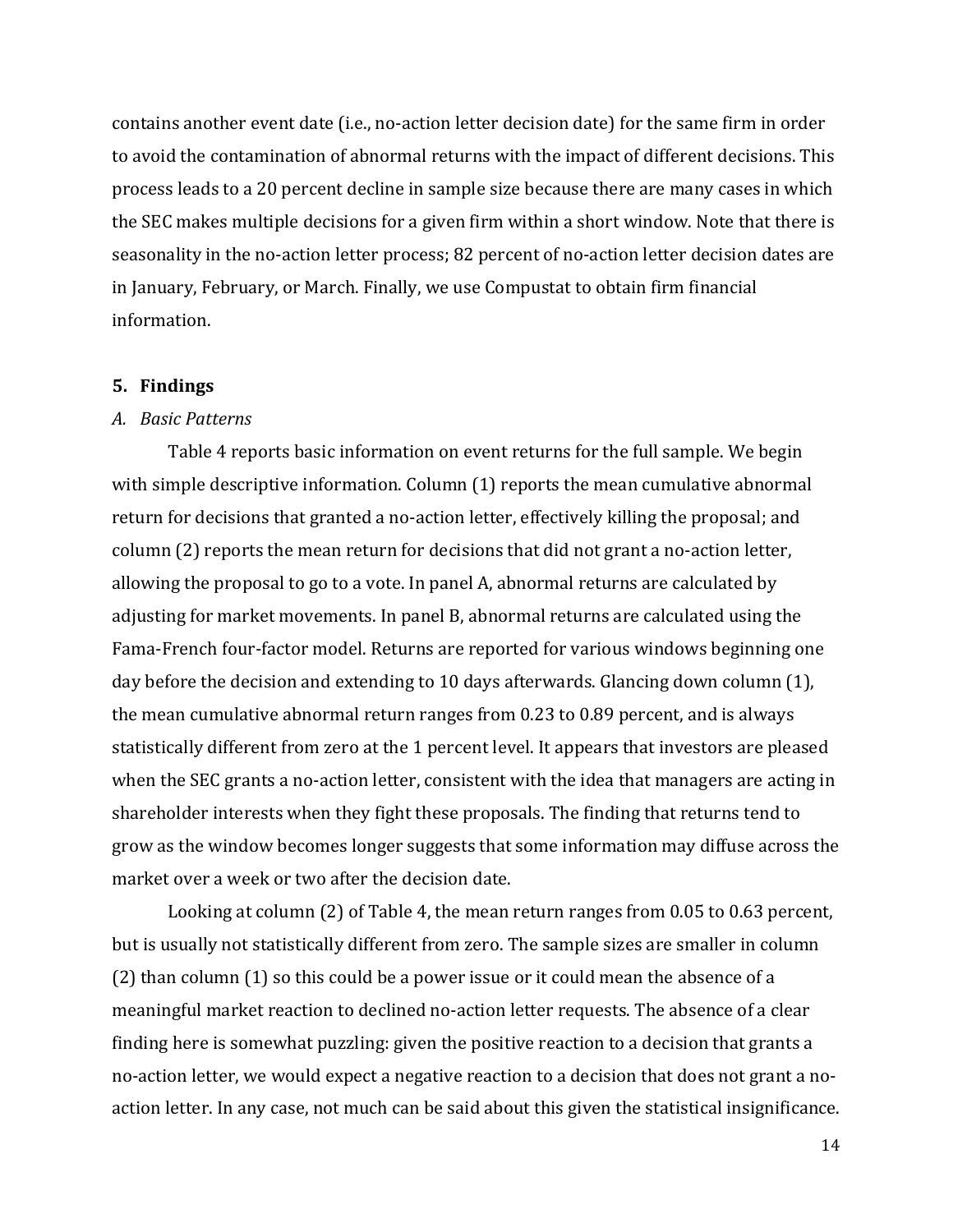

Figure 1. Cumulative Abnormal Return

Figure 1 presents more-or-less the same evidence graphically. The figure plots the cumulative abnormal return using the Fama-French four-factor model from 10 days before to 10 days after the decision date. The red curve shows a gradual increase in the cumulative abnormal return for decisions granting a no-action letter. The gray curve shows the relatively flat return for decisions that decline to grant a no-action letter; the large confidence interval around the estimate stands out.

Column (3) of Table 4 reports the mean value of z, as defined in (1), which represents the implied expected value of a shareholder proposal going to a vote. We assume that  $p = 0.42$ , the full sample probability that the SEC declines to grant a no-action letter, allowing the proposal to go to a vote (the probability of a no-action letter is 0.58). The average  $z$  in column (3) ranges from  $-0.31$  to  $-1.10$  percent, and is always statistically different from zero. The largest value, for the  $[-1,10]$  window in Panel A, implies that proposals on average are associated with a 1.10 percent loss in firm value. This evidence further supports the conclusion that investors view the proposals that managers fight as value destroying.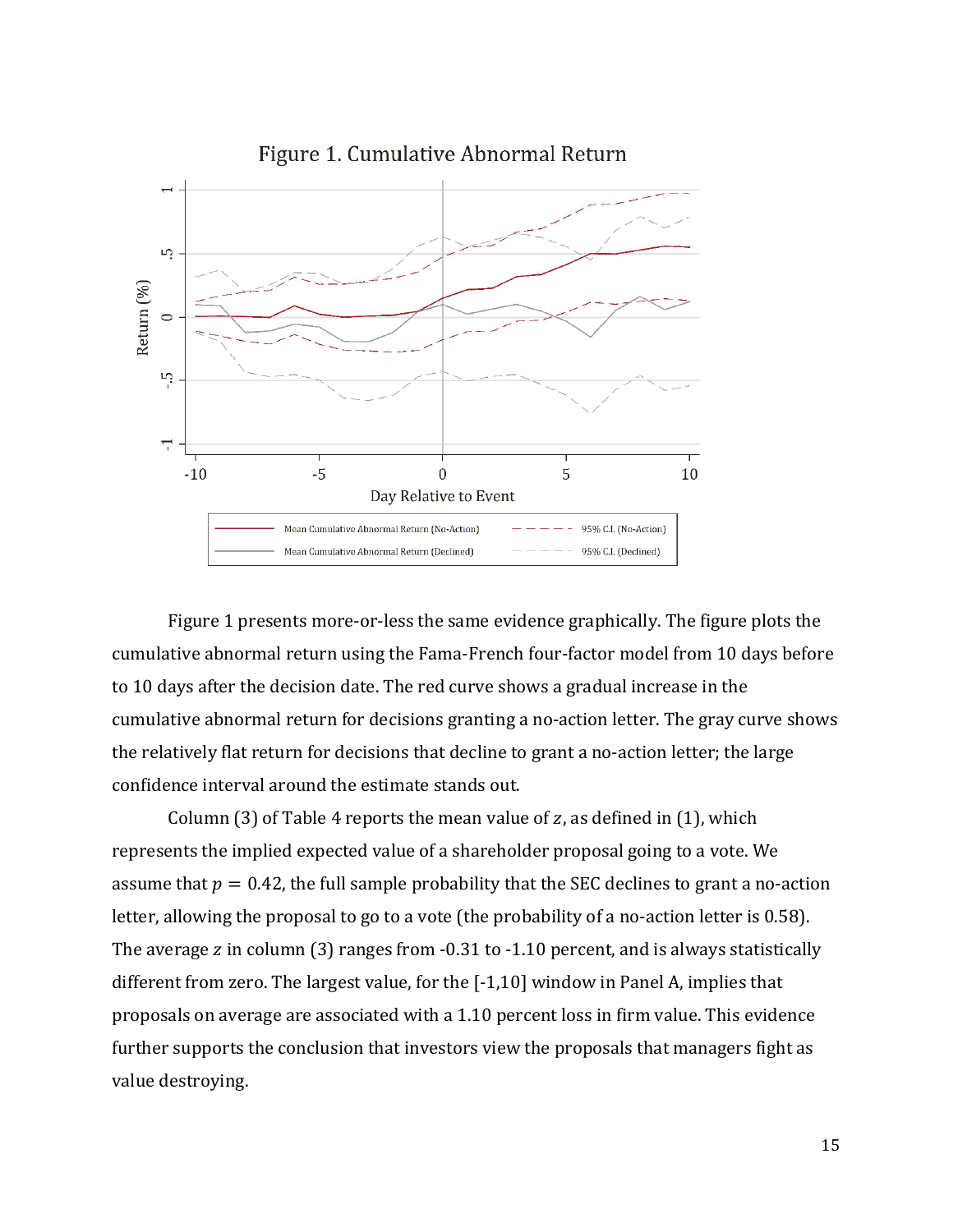#### *B. By Topic of Proposal*

The subject matter of proposals varies widely, ranging from corporate governance issues to executive compensation to social issues. One might suspect different types of proposals to have different effects on firm value. To get a sense of how investors perceive different types of proposals, this section reports the mean implied value consequence associated with different proposal topics. Panel A of Table 5 breaks out the implied value separately for the seven most common specific proposal topics in our sample. Panel B breaks out the implied value for the most common broad proposal topics. Implied values are measured by  $z$  as defined in  $(1)$ . We focus on the seven most common types of proposals in our dataset so that the sample sizes do not become too small. We report returns for the market adjusted and Fama-French four-factor models, and for three event windows. Data mining is a risk in this sort of exercise since some means are likely to pass critical values for statistical significance simply by chance.

The most common type of proposal concerns the right of shareholders who meet certain minimum ownership conditions to call a special meeting of shareholders. These proposals involve creation of the right, or lowering of the ownership threshold. The implied value of such proposals, reported in the first row of panel B of Table 5, is negative, but usually not different from zero at conventional levels of statistical significance. The second most common type of proposal requires majority vote for corporate elections. Some call for a majority vote in director elections, others seek to remove supermajority provisions on proposals. The move from plurality to majority voting for corporate directors has been one of the most successful planks in the reform platform over the last decade (Choi et al., 2016). The second row of Panel B reports a negative implied value associated with such proposals, although not generally statistically significant. The next most popular type of proposal concerns enhanced proxy access, typically to nominate directors. The implied value associated with such proposals is also negative, and statistically different from zero in some cases. There is no evidence that investors welcome increased proxy access; rather it seems they dislike it. This comports with evidence based on legislative histories finding negative or zero market reactions to enhanced proxy access (Akyol et al., 2012; Larcker et al. 2011; Stratmann and Verret, 2012). The implied value associated with proposals to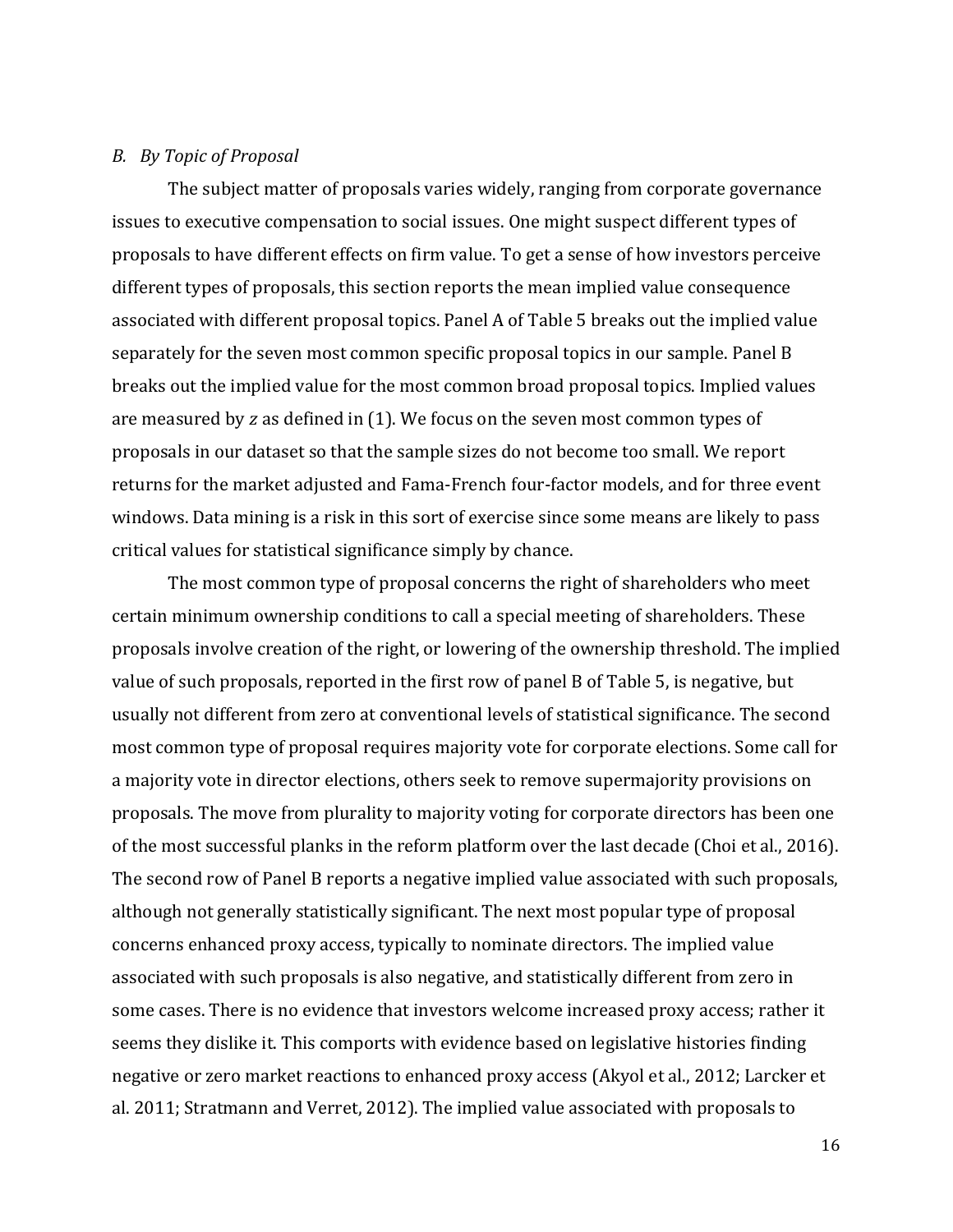prohibit the same person from serving as CEO and chair of the board is small, with inconsistent sign, and never statistically significant. The implied value associated with proposals to increase disclosure of political expenditures and contributions is generally negative, but usually statistically insignificant. Of the seven issues examined in Panel A of Table 5, the largest magnitude implied value is for proposals to declassify the board, with the means ranging from -1.78 to -8.56 percent, and sometimes significantly different from zero. The movement to eliminate staggered board terms has been a notable success of the governance reform movement in the last few years, despite resistance from managers. Our estimates suggest that managers might have been defending shareholder value by resisting such proposals. Finally, the implied value associated with proposals allowing shareholders to act by written consent is negative but never statistically different from zero. Taken as a whole, we do not find robust evidence that the investors favor or disfavor any of these seven reforms.

Panel B of Table 5 groups issues into three broad aggregates: compensation, corporate governance, and social issues. The implied value associated with compensation issues is small and never statistically different from zero. The implied value associated with social issues is usually positive, but never statistically significant. Interestingly, the implied value associated with corporate governance proposals is negative, and in five of six windows, can be distinguished from zero statistically. The values range from  $-0.52$  to  $-1.69$ percent. On average, investors appear to dislike corporate governance proposals.

The bottom two rows of Panel B of Table 5 shows the implied value of proposals that increase the G-index and E-index, respectively (Bebchuk et al., 2009). The G-index has 24 elements. The E-index has six elements, of which five appear in proposals in our sample: board declassification, majority voting for mergers, majority voting for bylaw amendments, limits on golden parachutes, and removal of poison pills (not in our sample: limits on bylaw amendments). Both indexes enjoy some popularity among reformers as a summary measure of the quality of a company's governance. Somewhat surprisingly, we find a negative implied value associated with increases in both indexes. The implied value of a one-unit increase in the G-index ranges from -0.67 to -1.63 percent. The implied value of a one-unit increase in the E-index ranges from -1.05 to -3.81 percent. The implied value estimates are usually statistically different from zero. Taken at face value, the estimate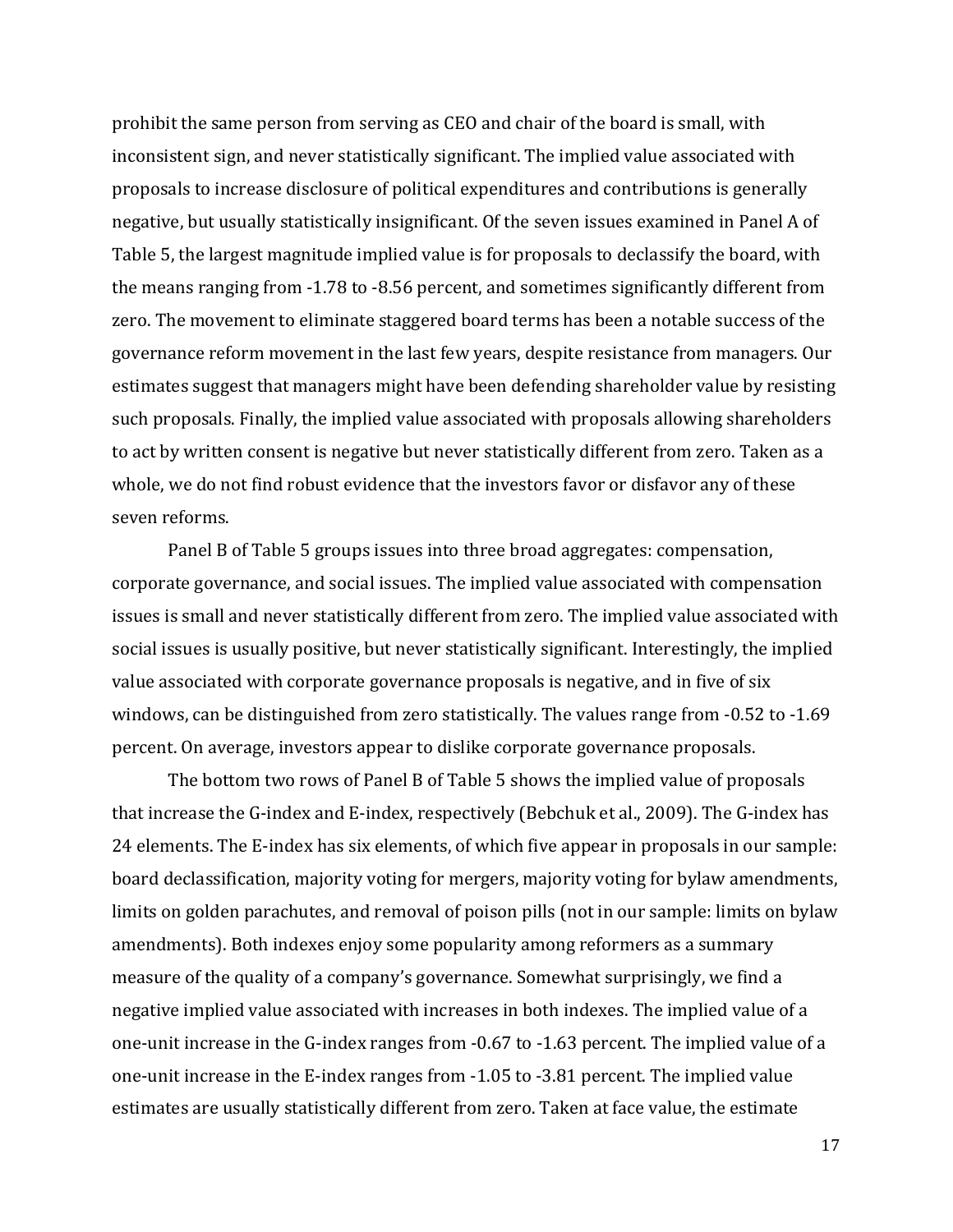imply that investors believe that increases in the G-index and E-index reduce shareholder value. 

#### *C. By Type of Proponent*

Just as investors may view some proposal topics more favorably than others, their assessments may also be colored by the identity of the proponent. Because the proponent might be asymmetrically informed about the consequences of a proposal, theory suggests that investors will base their beliefs about its value consequences in part on who is the sponsor. Here we examine the implied value of proposals by type of proponent.<sup>13</sup>

It is not obvious ex ante which proponents are suspect and which are not, so our estimates should be seen as exploratory. Labor unions and public pensions have been singled out by researchers and in court decisions for potentially using the proposal process to advance private goals that do not maximize value, such as benefits for union workers, which might make investors skeptical about their proposals. On the other hand, unions may have a lot of information about a company's operations, putting them in a good position to recognize value-enhancing opportunities. Another group that has been the subject of much discussion is hedge funds. Hedge funds have been lauded for their focus on shareholder value, and substantial evidence exists that activist campaigns increase value (Brav et al., 2015). Others have expressed concern that hedge funds might be short-term oriented, pressing the firm to generate short-term cash distributions at the expense of long-run value (Anabtawi, 2006).

Table 6 reports the number of proposals that the SEC decided by type of proponent for our sample (proposals that were withdrawn are excluded). Individuals make by far more proposals than any other sponsor category, with  $1,023$  in our sample. This is not simply because proposals from individuals are more likely to be challenged: for the entire ISS Proposals database over 1997‐2013, 38 percent of proposals are sponsored by individuals. Some of these proposals originate with persons who make a one-time proposal

 $<sup>13</sup>$  Another (indirect) way to assess how other shareholders view a proposal is through their votes: the</sup> evidence connecting votes to the identity of the sponsor is mixed and inconclusive (Gordon and Pound, 1994; Thomas and Martin, 1998).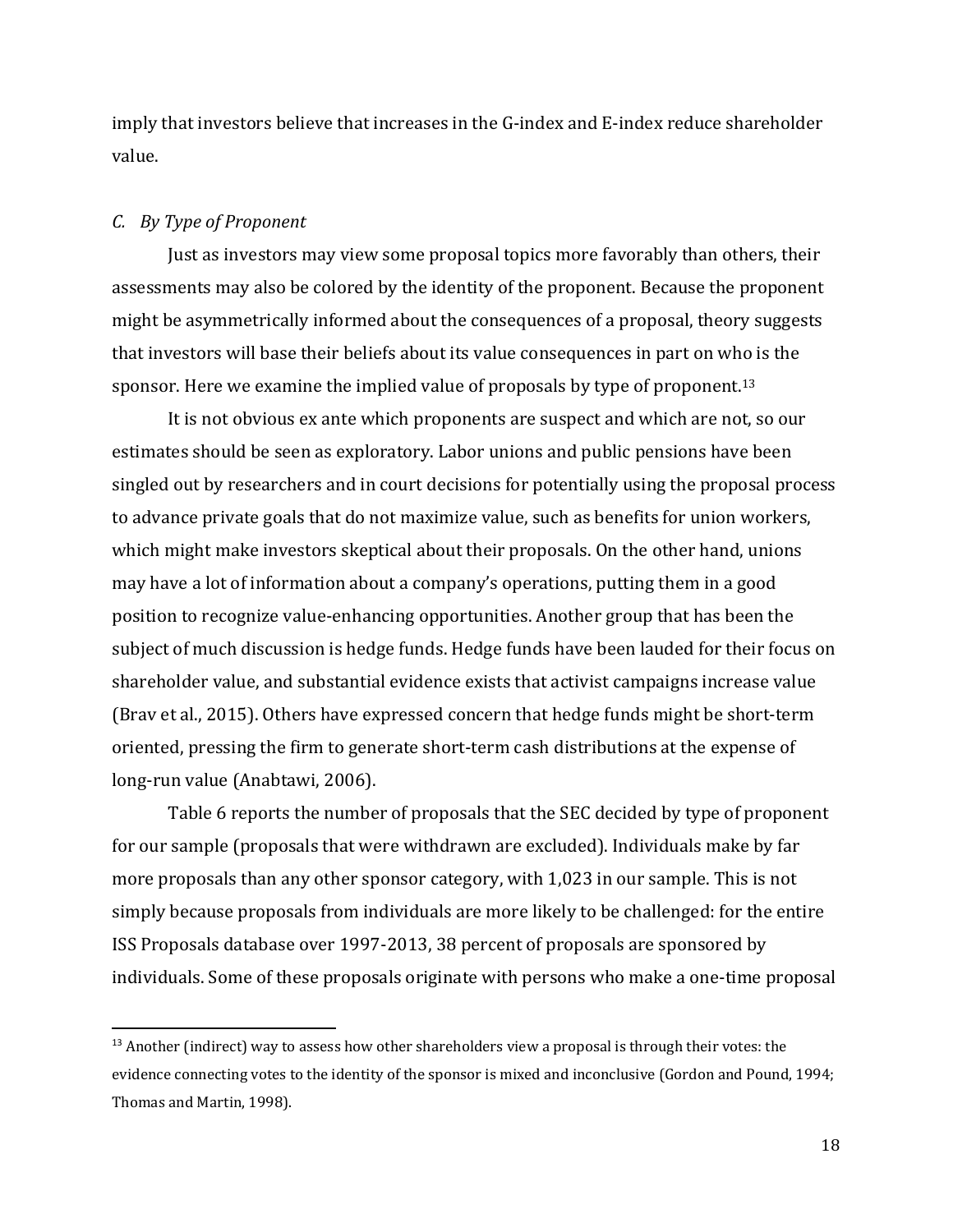on a specific issue, but most come from a small number of corporate "gadflies" who make dozens of proposals every year. The most active gadflies are Gerald R. Armstrong, John Chevedden, James McRitchie (along with wife, Myra Young), and William Steiner (along with son, Kenneth). Also mirroring the pattern from full samples, we find very few proposals (a total of 31) from hedge funds (included under "Fund (general)"). This indicates that hedge fund activism, which is common, should not be linked to shareholder proposals; hedge funds seem more focused on other forms of engagement, especially including seeking board seats. The most common type of organization to sponsor proposals is labor unions, followed by SRI funds, and then public pensions.

Table 6 reports the mean implied value of proposals ( $z$  as defined in (1)) for the different proponent types. As before, we report the estimates based on returns over several windows and adjusting for expected returns in two different ways. The first row shows expected returns associated with hedge funds. The means are negative more often than not, and statistically negative in two of six cases. But the sample sizes are small, and one cannot embrace the conclusion that hedge fund proposals destroy value with much confidence. 

Although traditional hedge funds are a side show when it comes to proposals, SRI funds are important players. They supply 142 proposals in Table 6. The most active SRI funds in our sample are Qube Investment Management, Harrington Investments, and Northstar Asset Management. SRI fund proposals often involve social issues such as global warming and clean energy. The means indicate that investors view their proposals as value destroying on average, but some of the means are small in magnitude, and only two of six can be distinguished from zero. Again, it seems we should be hesitant about drawing strong conclusions. 

The third row of Table 6 shows the mean implied value of proposals sponsored by individual shareholders. The implied value is consistently negative, and all of the means are statistically different from zero at the 5 percent level or better. The magnitudes range from  $-0.41$  to  $-1.32$  percent. The clearest message from Table 6 is that investors consider proposals from individual shareholders to be value-destroying on average.

The fourth row of Table 6 reports the mean implied value of proposals sponsored by labor unions. As discussed in Matsusaka et al. (2016), these proposals are usually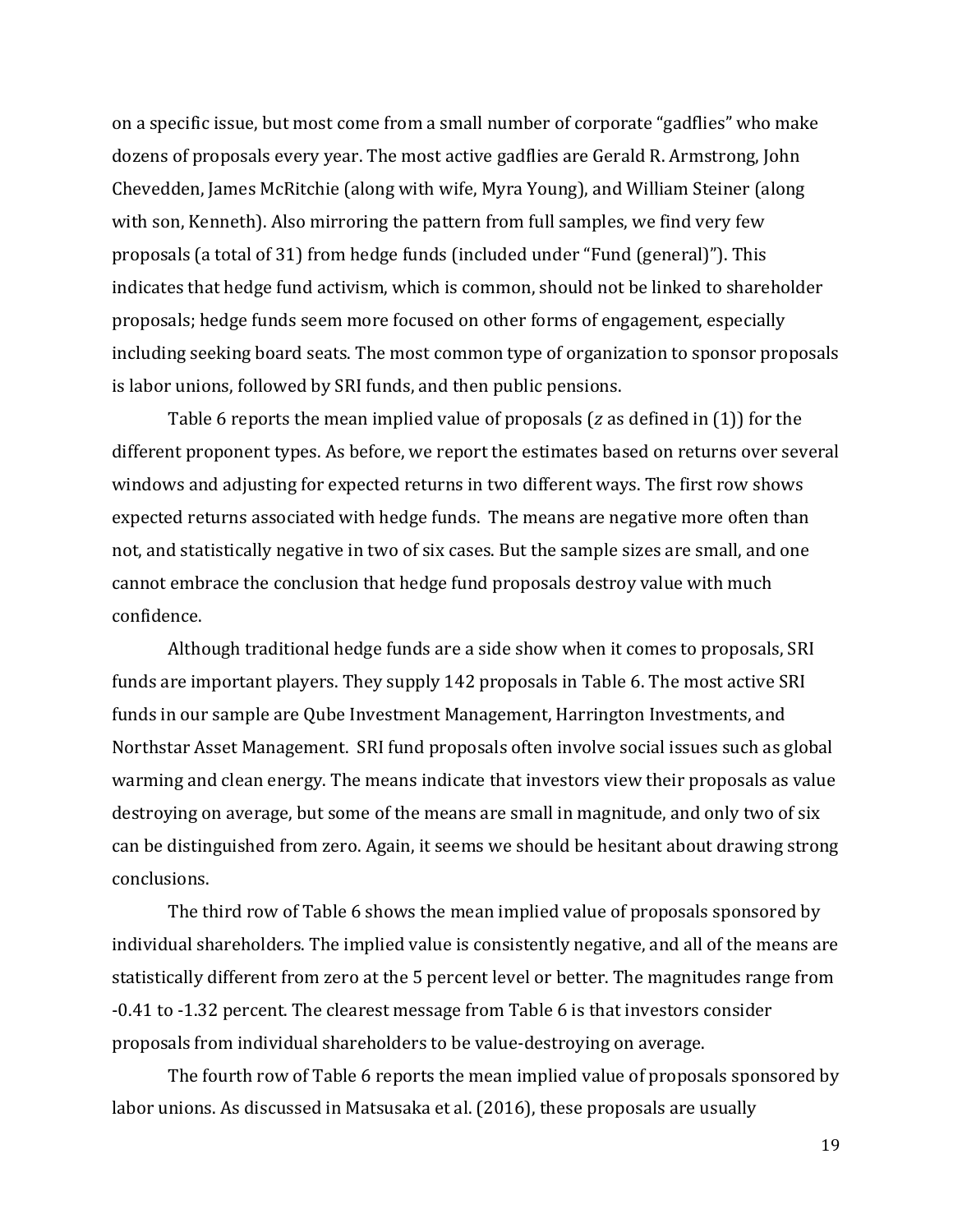sponsored by union-controlled reserve funds and not by union pension funds, which are often jointly managed with management. The most prolific union proposers in our sample are the AFL-CIO Reserve Fund, International Brotherhood of Teamsters General Fund, and United Brotherhood of Carpenters Pension Fund. The market's assessment of the value consequences of proposals sponsored by labor unions is usually small, the sign is sometimes positive and sometimes negative, and the means are never statistically distinguishable from zero. Contrary to arguments that unions are prone to abuse the proposal process, we do not find evidence that investors view their proposals as valuedestroying on average.

The bottom row of Table 6 reports the mean implied value of proposals sponsored by public pension funds, another group that has come under suspicion. The most common public pension funds in our sample are CalPERS, the New York City funds, and the New York State Common Retirement Fund. The means are sometimes positive and sometimes negative, and never statistically distinguishable from zero. We find no convincing evidence that investors dislike proposals from public pensions.

#### *D. Regressions*

The evidence indicates that investors consider shareholder proposals to be value decreasing on average, but their distaste does not seem to be associated with any particular type of proposal or proponent (with the exception of individuals). In order to gain more clarity on the factors that determine the market's response, we next present a series of regressions in which the dependent variable is the implied value  $(z)$  of a proposal. The explanatory variables include dummies for broad proposal topics and years. We also include the company's profit rate as an explanatory variable, defined as EBITDA/Sales, winsorized at 1 percent tails. There is some evidence that unprofitable or poorly performing companies are more likely to receive proposals (Denes et al., 2015) and intuition suggests that the scope for value-increasing proposals is greater at underperforming companies. If so, the value of proposals would be higher for low profit firms. In contrast, if proposals are disruptive to a company, then proposals might be particularly damaging at underperforming companies by distracting managers from righting the ship. We also include firm size, measured as the natural logarithm of market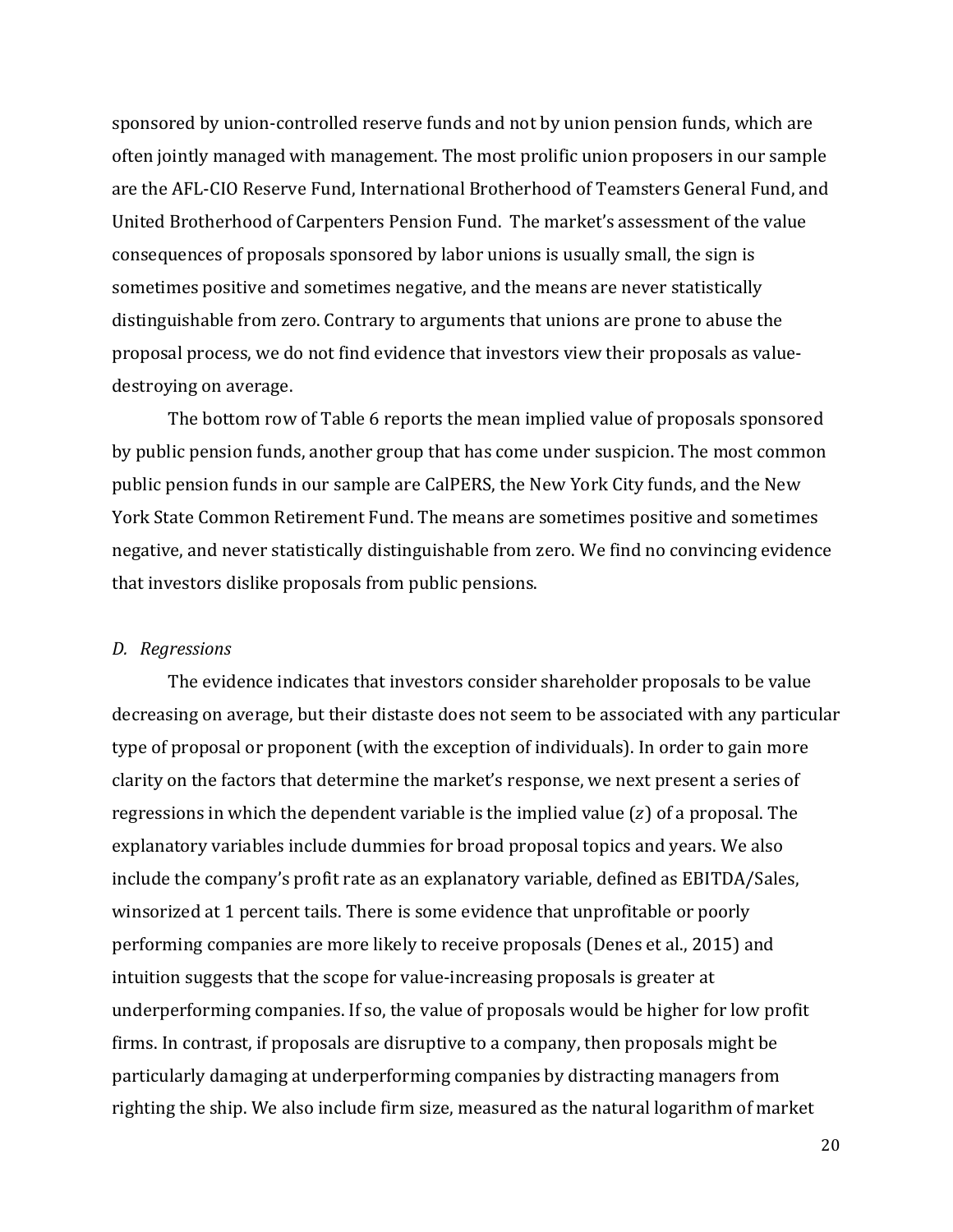value, as a control variable. One might expect lower-magnitude abnormal returns for large firms for mechanical reasons, because it is more difficult to have an impact on a large than a small enterprise. Conversely, agency problems associated with the separation of ownership and control are likely to be more severe at large firms, creating a higher marginal value for value-increasing proposals.

Table 7 reports the results. Each column is a regression. The dependent variable is the implied value  $(z)$  for the window indicated at the heading of each column, using the market adjustment indicated at the top of each column. All regressions include year dummies whose coefficients are not reported. The table reports two *F*-statistics, one for the hypothesis that the coefficients on the topic dummies are equal to each other, and another for the hypothesis that the year dummies are identical to each other.

The first thing to note is that the implied value does not appear to depend reliably on the proposal topic. The coefficients individually are not statistically different from zero, except in a few isolated cases, and their signs and magnitudes tend to vary by equation. For no equation can the hypothesis that they are equal be rejected. The finding on the year dummies is similar: we cannot reject the hypothesis that they are equal to each other in any equation. 

The coefficient on firm profit is consistently negative, although it can be distinguished from zero statistically only for one specification. The interpretation of the negative coefficient is that proposals received by low profit firms are more likely to be associated with value increases. Thus, the point estimates suggest that shareholder proposals are most beneficial at underperforming firms, although the estimates are not reliably different from zero.

The coefficient on firm size is reliably positive, and statistically different from zero for most specifications. The positive coefficient implies that proposals are more likely to be beneficial when received by large firms. This would be consistent with the hypothesis that agency problems are more severe at large firms than they are at small firms.

#### **6. Submission of No‐Action Letter Requests**

Our results suggest that investors view the average shareholder proposal challenged by management as value-destroying. If this is correct, we would expect a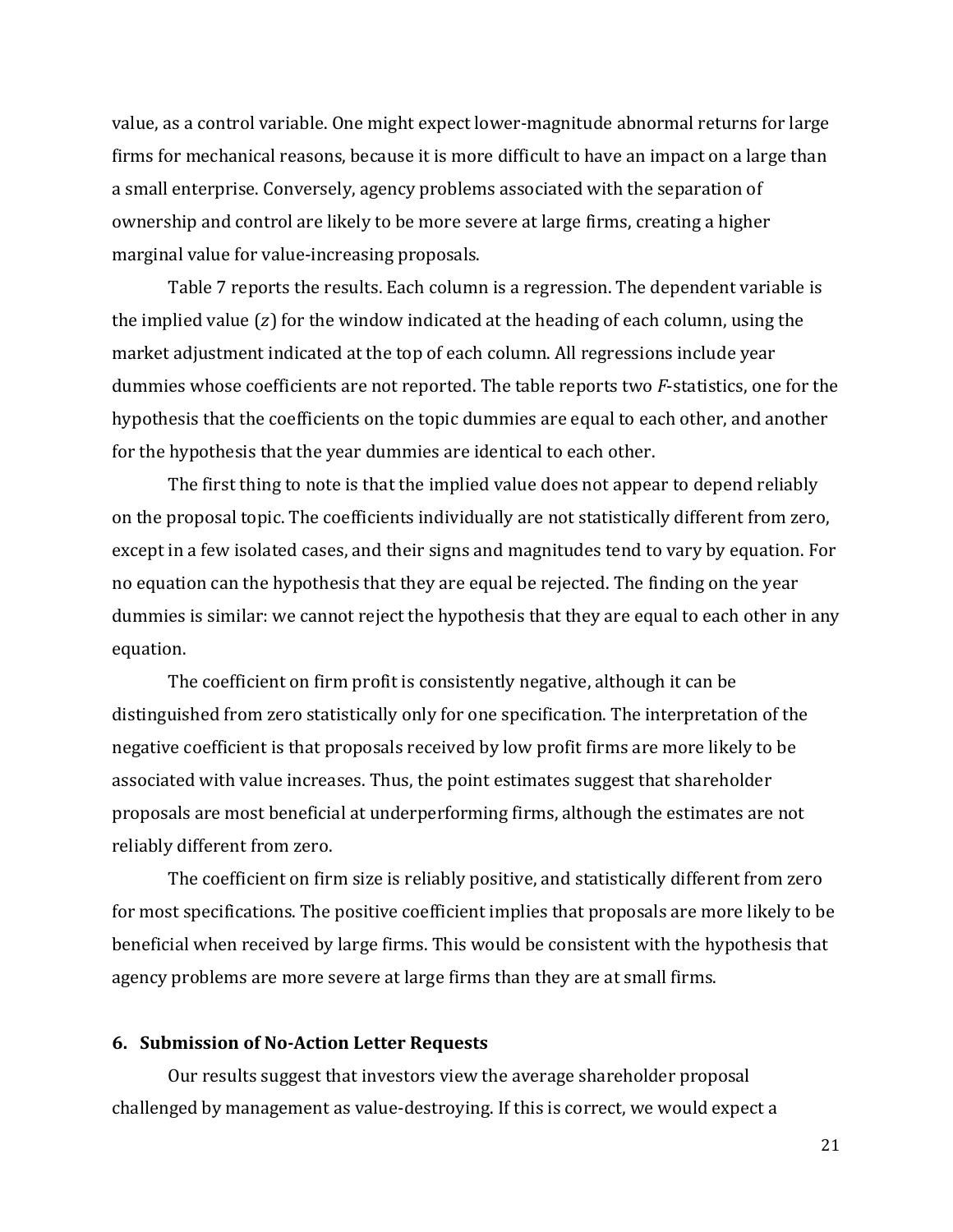positive price reaction when investors learn that a company has submitted a no-action letter request to the SEC. Assessing this empirically is a bit tricky. The date that the company sent its initial letter to the SEC can be determined from the file posted by the SEC once a decision has been reached. However, the SEC does not post or otherwise make public company requests for no-action letters; it only posts the decision letters. So it is not clear that investors would be aware of a company's request for a no-action letter on the submission date. However, the request for a no-action letter is known by the company, the proponent, and the SEC, and is not confidential, so it is possible that the market learns of the request sometime close to the submission date.

Keeping the limitations in mind, it still seems useful to investigate the return associated with the submission date. To do this, we collected the date that each company submitted its request for a no-action letter to the SEC, and calculated the abnormal return around that date for several event windows. Table 8 presents the estimates. For windows up to 10 days after the submission, the mean returns are quantitatively small and not statistically different from zero. One interpretation of this evidence is that information of submissions of no-action letters does not reach investors except with some delay, and perhaps only for a subsample of firms. However, these findings in the end do not lend themselves to strong conclusions.

### **7. Conclusions**

We estimate the value consequences of shareholder proposals that are challenged by managers through the SEC's no-action letter process. Using a hand-collected dataset on SEC no-action letter decisions over the period 2007-2016, our empirical approach is to study abnormal returns around SEC no-action letter decision dates, assuming that the decisions are uncertain from the perspective of investors until they are made.

Our findings support the view that managers use the no-action letter process to prevent value-destroying shareholder proposals. Our estimates of the value consequences of shareholder proposals are material, ranging from -2.04 to -7.85 percent of firm value depending on specific assumptions made and methods used.

Prior research has used event dates such as proxy statement mailing dates that seem well past the point at which investors become informed about shareholder proposals.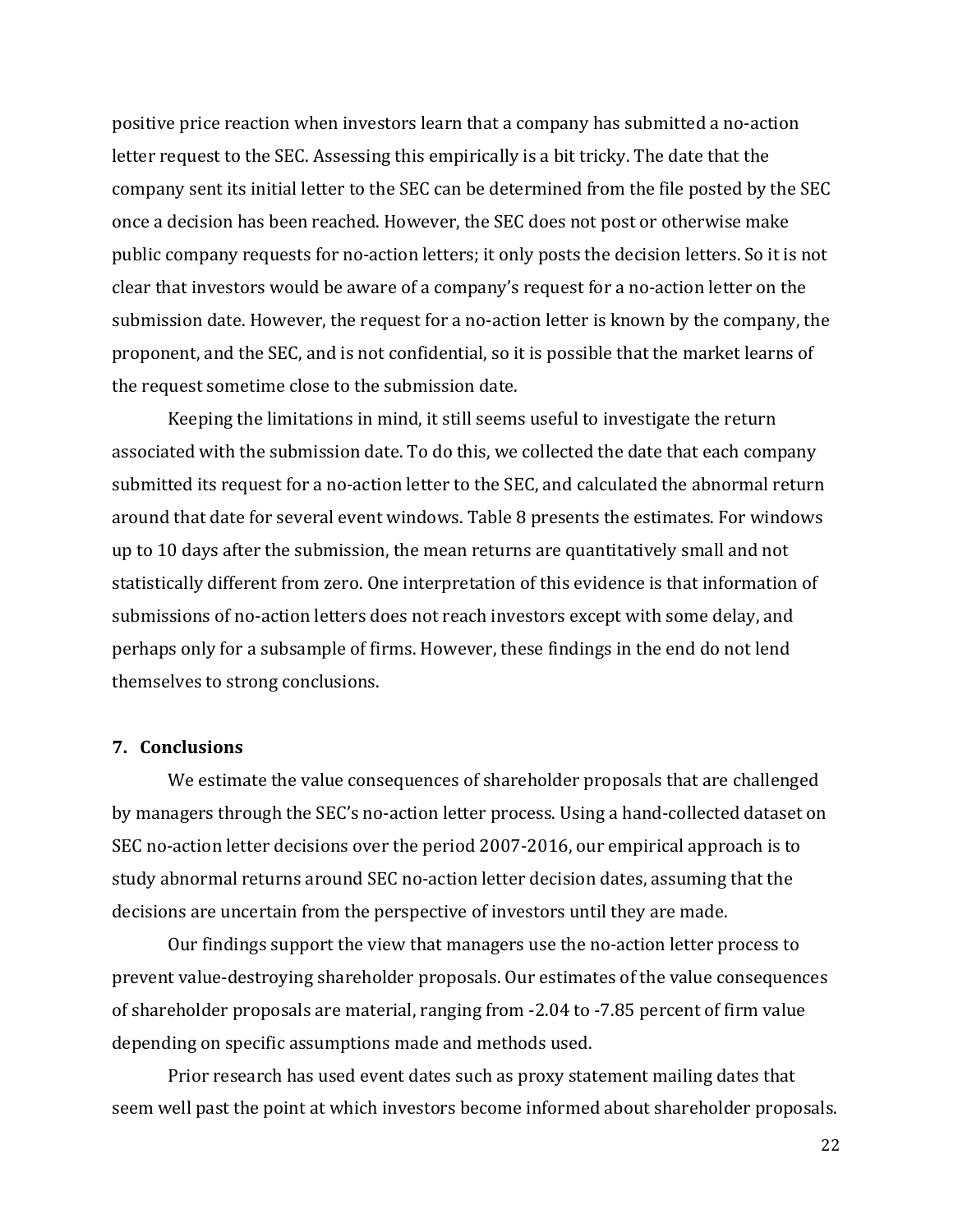It is perhaps unsurprising that the measured effects have been economically small and statistically insignificant. Our paper improves upon previous studies by identifying a clean event date at which investors learn whether a shareholder proposal will go to a vote or not.

Our work has implications for the ongoing debate on expanded shareholder rights, and in particular, bylaw amendments to give shareholders greater access to the proxy statement to enable them to nominate directors at lower cost. Among the different types of shareholders whose proposals are challenged by managers, we find that proposals from individual shareholders are the most value-destroying. With tiny ownership stakes in the firms that they engage, individual shareholders may be uninformed, or worse yet, motivated by narrow private interests. Thus, our evidence supports bylaw amendments that feature minimum ownership requirements for proxy access.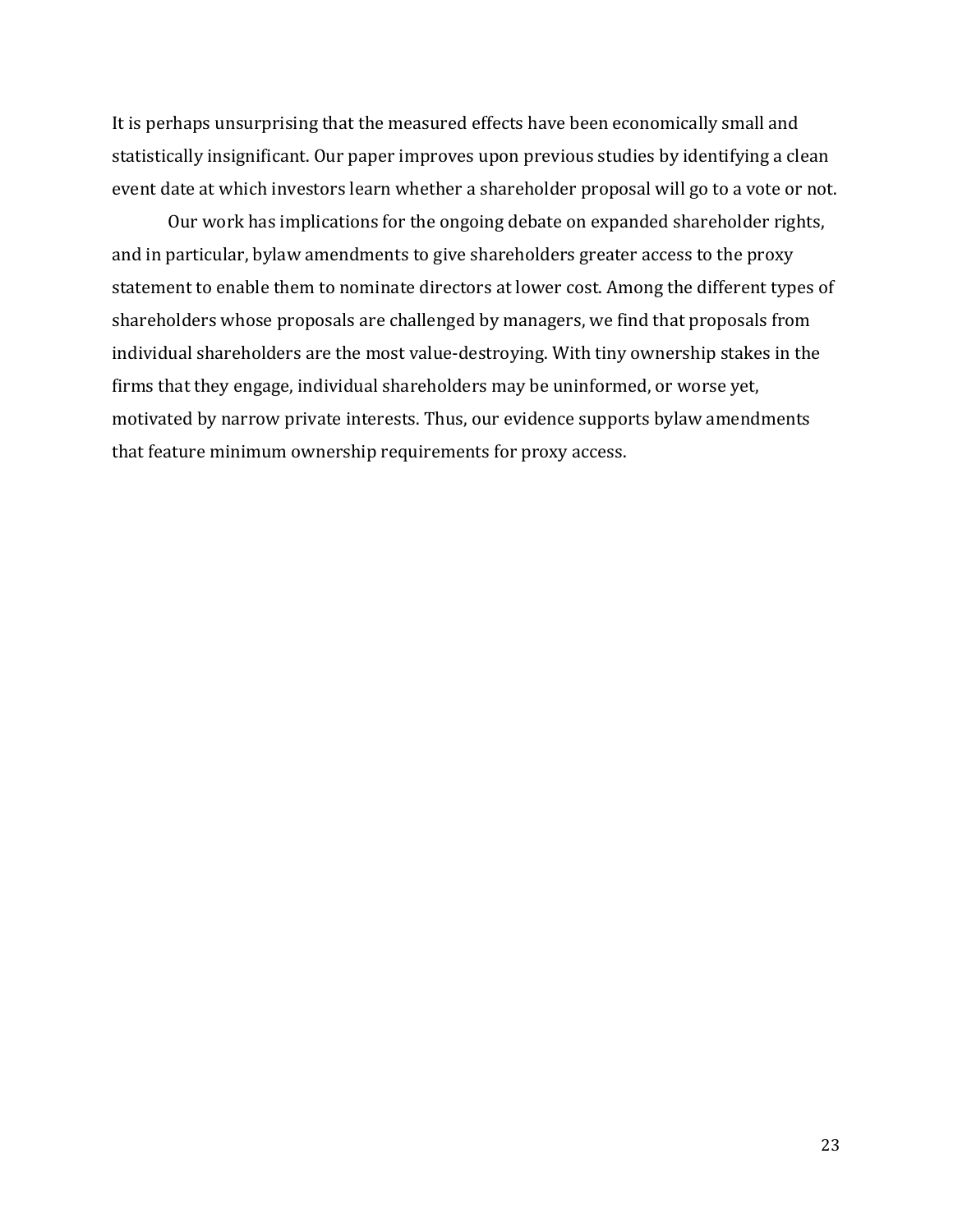### **Appendix. Data**

The no-action letter files pertaining to shareholder proposals are posted on the SEC's web site: https://www.sec.gov/divisions/corpfin/cf-noaction/14a-8.shtml. The decision date was the date on the cover letter from the SEC to the company. If the decision was appealed, we did not consider the second decision. Issues were classified based on a reading of the text of the proposal. Sponsors were identified by consulting the SEC cover letter and the proponent submission. If the proponent was an individual usually associated with an organization, such as John Harrington, the president of Harrington Investments, we classified the sponsor as the organization. If a proposal was jointly sponsored by an organization and an individual, we designated the organization as the sponsor.

Decisions were taken from the SEC decision letter. In some cases, the SEC agreed that the proposal in its current form could be omitted – usually because it was not formulated as a precatory proposal – but gave the proponent the option to change it in a specific way that would make it allowable. We classified these cases as the SEC having declined to issue a no-action letter since sponsors typically avail themselves of the opportunity to make the change.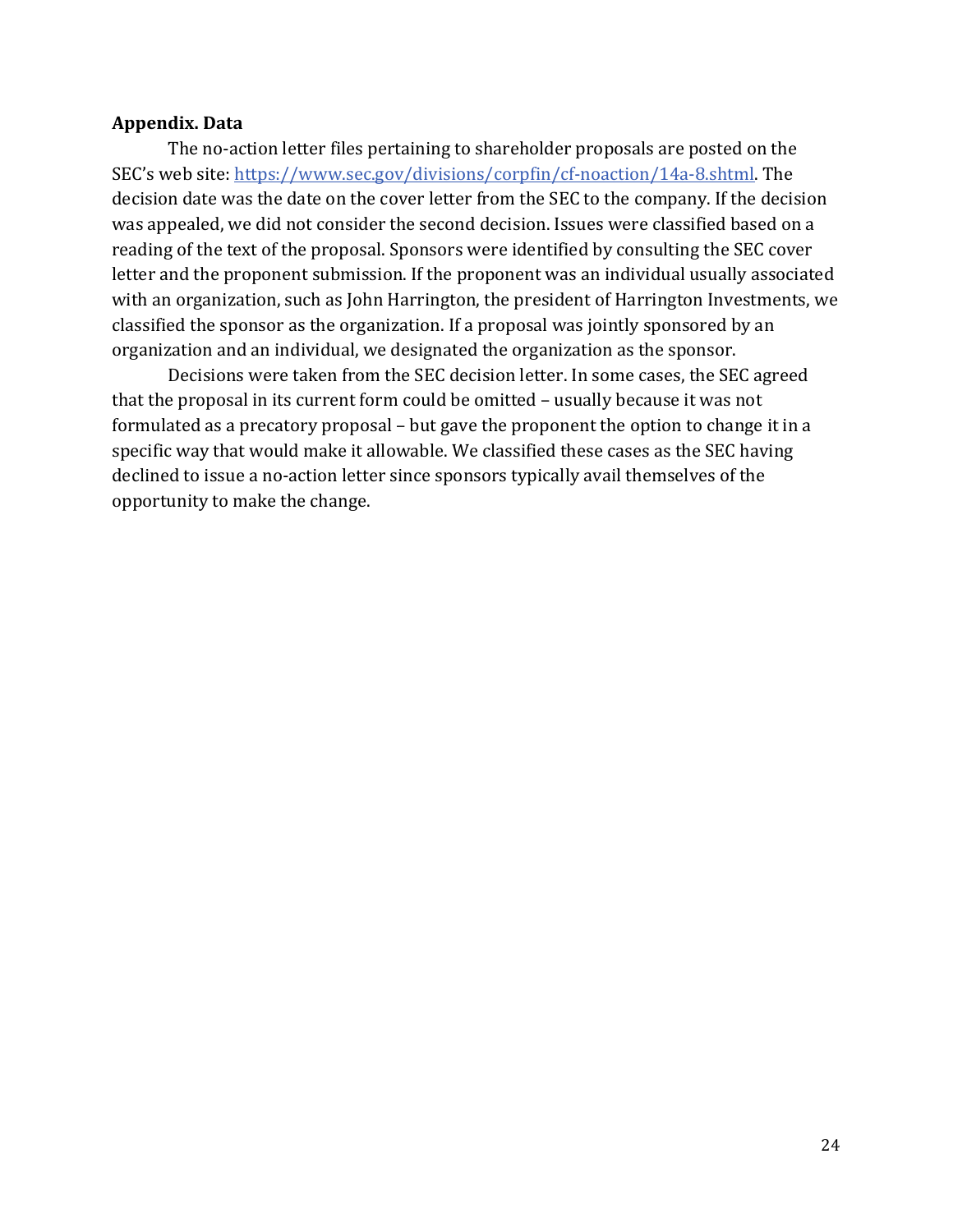## **References**

Akyol, Ali C., Wei Fen Lim, and Patrick Verwijmeren, "Shareholders in the Boardroom: Wealth Effects of the SEC's Proposal to Facilitate Director Nominations," Journal of *Financial and Quantitative Analysis*, October 2012, Vol. 47(5), 1029‐1057. 

Anabtawi, Iman, "Some Skepticism about Increasing Shareholder Power," UCLA Law *Review*, February 2006, Vol. 53(3), 561-600.

Bainbridge, Stephen M., *Corporate Governance after the Financial Crisis*, New York, NY: Oxford University Press, 2012.

Bebchuk, Lucian, "The Case for Increasing Shareholder Power," *Harvard Law Review*, January 2005, Vol. 118, 833-917.

Bebchuk, Lucian, Alma Cohen, and Allen Ferrell, "What Matters in Corporate Governance?," *Review of Financial Studies*, 2009, Vol. 22(2), 783‐827. 

Becker, Bo, Daniel Bergstresser, and Guhan Subramanian, "Does Shareholder Proxy Access Improve Firm Value?," *Journal of Law and Economics*, February 2013, Vol. 56(1), 127-160.

Berle, Adolf A. and Gardiner C. Means, *The Modern Corporation and Private Property*, New York, NY: Transaction Publishers, 1932.

Brav, Alon, Wei Jiang, and Hyunseob Kim, "Recent Advances in Research on Hedge Fund Activism: Value Creation and Identification," *Annual Review of Financial Economics*, December 2015, Vol. 7, 579-595.

Cai, Jie and Ralph A. Walkling, "Shareholders' Say on Pay: Does It Create Value?," *Journal of Financial and Quantitative Analysis*, April 2011, Vol. 46(2), 299‐399.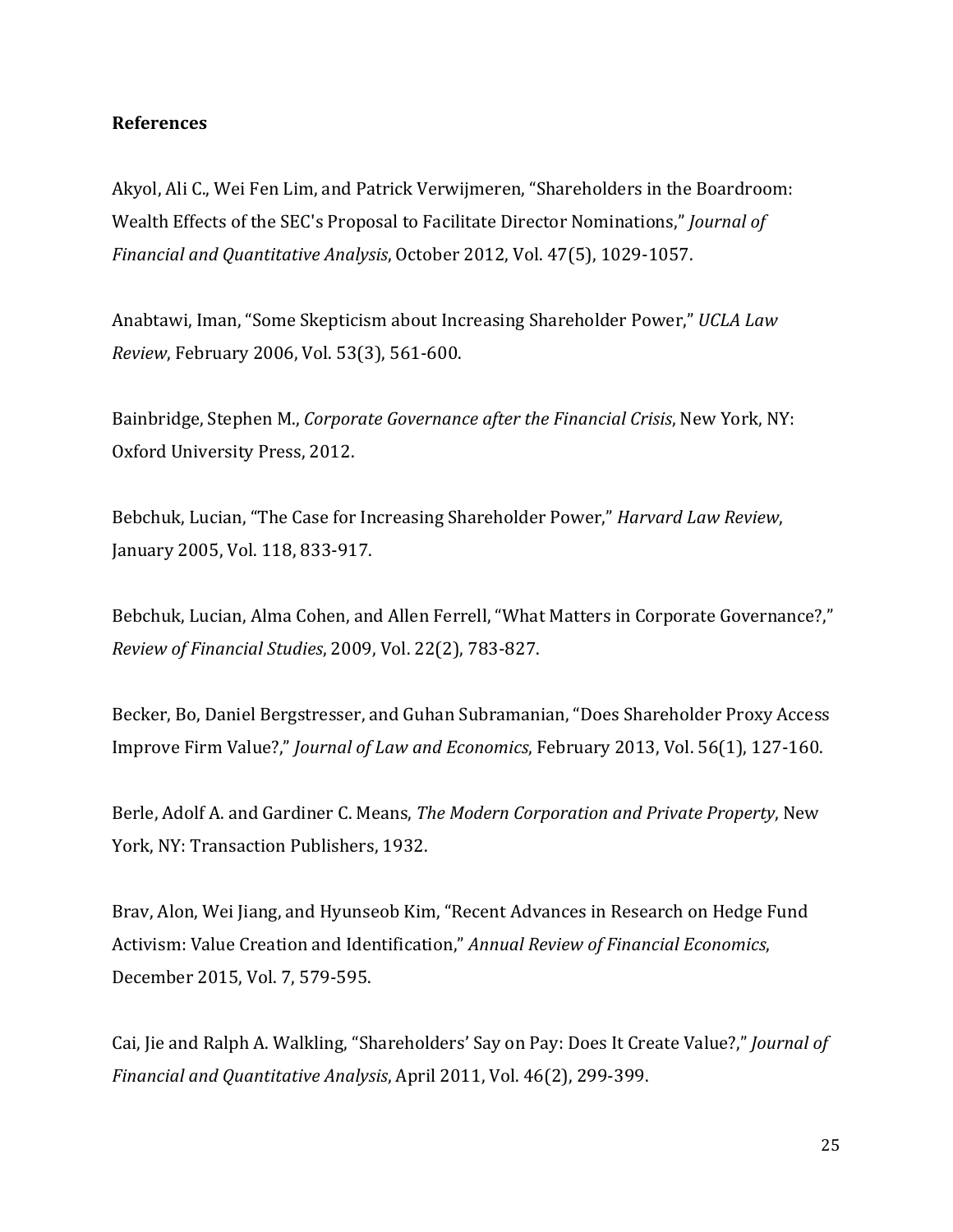Carhart, Mark M., "On Persistence in Mutual Fund Performance," *Journal of Finance*, March 1997, Vol. 52(1), 57-82.

Choi, Stephen J., Jill E. Fisch, Marcel Kahan, and Edward B. Rock, "Does Majority Voting Improve Board Accountability?," working paper, New York University and University of Pennsylvania, 2016.

Cohn, Jonathan B., Stuart L. Gillan, and Jay C. Hartzell, "On Enhancing Shareholder Control: A (Dodd‐) Frank Assessment of Proxy Access," *Journal of Finance*, August 2016, Vol. 71(4), 1623‐1668. 

Cuñat, Vincente, Maria Guadalupe, and Mireia Gine, "The Vote Is Cast: The Effect of Corporate Governance on Shareholder Value," *Journal of Finance*, October 2012, Vol. 67(5), 1943‐1977. 

Del Guercio, Diane and Jennifer Hawkins, "The Motivation and Impact of Pension Fund Activism," *Journal of Financial Economics*, June 1999, Vol. 52(3), 293‐340. 

Denes, Matthew R., Jonathan M. Karpoff, and Victoria B. Williams, "Thirty Years of Shareholder Activism: A Survey of Empirical Research, " Working Paper, University of Washington and Villanova University, May 2015.

Fisch, Jill E., "From Legitimacy to Logic: Reconstructing Proxy Regulation," *Vanderbilt Law Review*, October 1993, Vol. 46(5), 1129-1200.

Gillan, Stuart L. and Laura T. Starks, "Corporate Governance Proposals and Shareholder Activism: the Role of Institutional Investors,"*Journal of Financial Economics*, August 2000, Vol. 57(2), 275‐305.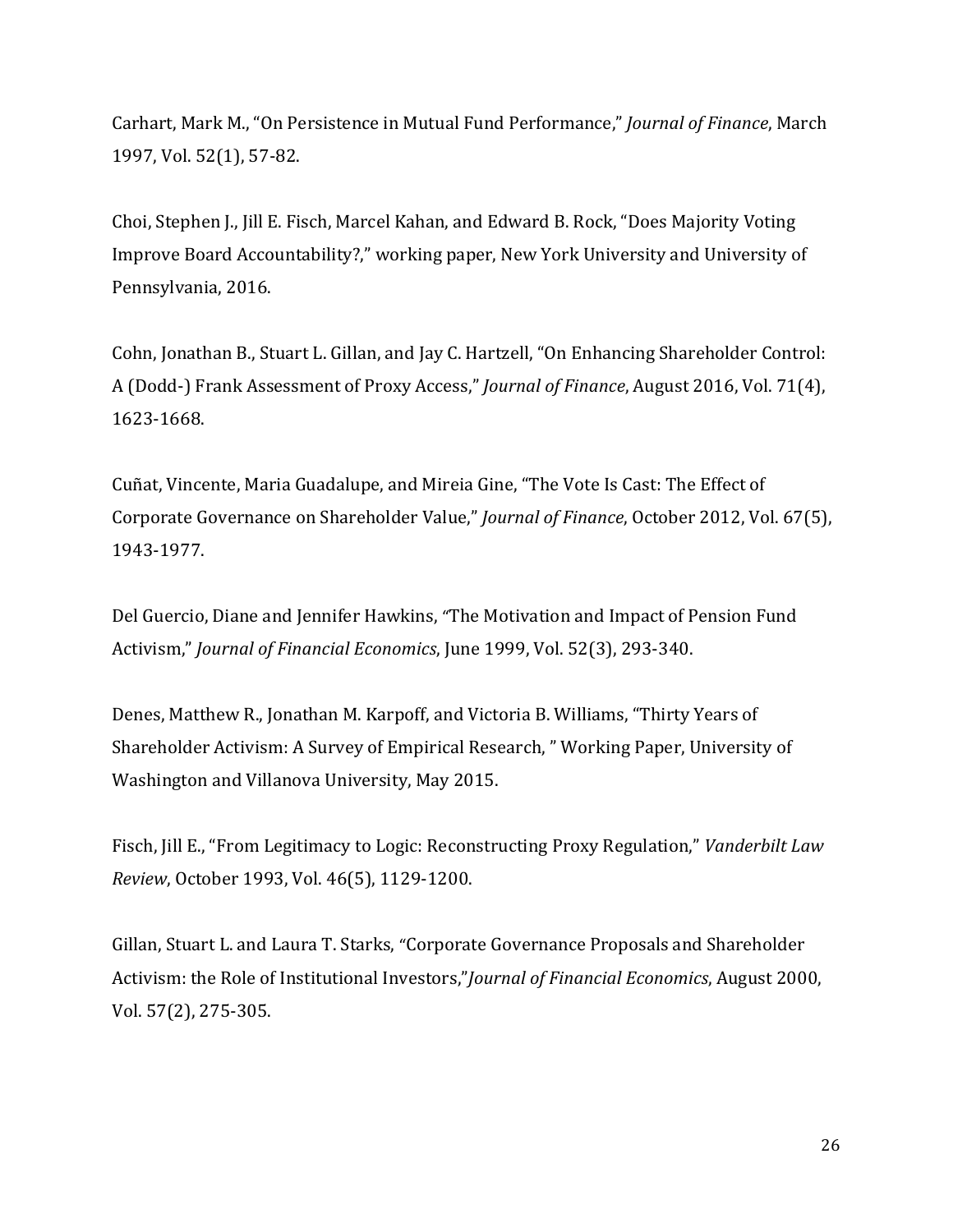Gordon, Lilli A. and John Pound, "Information, Ownership Structure, and Shareholder Voting: Evidence from Shareholder-Sponsored Corporate Governance Proposals" *Journal of Finance*, June 1993, Vol. 48(2), 697-718.

Karpoff, Jonathan M., Paul H. Malatesta, and Ralph A. Walkling, "Corporate Governance and Shareholder Initiatives: Empirical Evidence,"*Journal of Financial Economics*, November 1996, Vol. 42(3), 365-395.

Larcker, David F., Allan L. McCall, and Gaizka Ormazabal, "Outsourcing Shareholder Voting to Proxy Advisory Firms," *Journal of Law and Economics*, February 2015, Vol. 58(1), 173-204. 

Larcker, David F., Gaizka Ormazabal, and Daniel J. Taylor, "The Market Reaction to Corporate Governance Regulation," *Journal of Financial Economics*, August 2011, Vol. 101(2), 431-448.

Larcker, David F. and Brian Tayan, "Do ISS Voting Recommendations Create Shareholder Value?," *Stanford Closer Look Series*, April 19, 2011. 

Liebeler, Susan W., "A Proposal to Rescind the Shareholder Proposal Rule," *Georgia Law Review*, March 1984, Vol. 18(3), 425-468.

Matsusaka, John G. and Oguzhan Ozbas, "A Theory of Shareholder Proposal and Approval Rights," working paper, University of Southern California, 2016.

Matsusaka, John G., Oguzhan Ozbas, and Irene Yi, "Opportunistic Proposals by Union Shareholders," working paper, University of Southern California, 2016.

Prevost, Andrew K. and Ramesh P. Rao, "Of What Value Are Shareholder Proposals Sponsored by Public Pension Funds?," *Journal of Business*, 2000, Vol. 73(2), 177-204.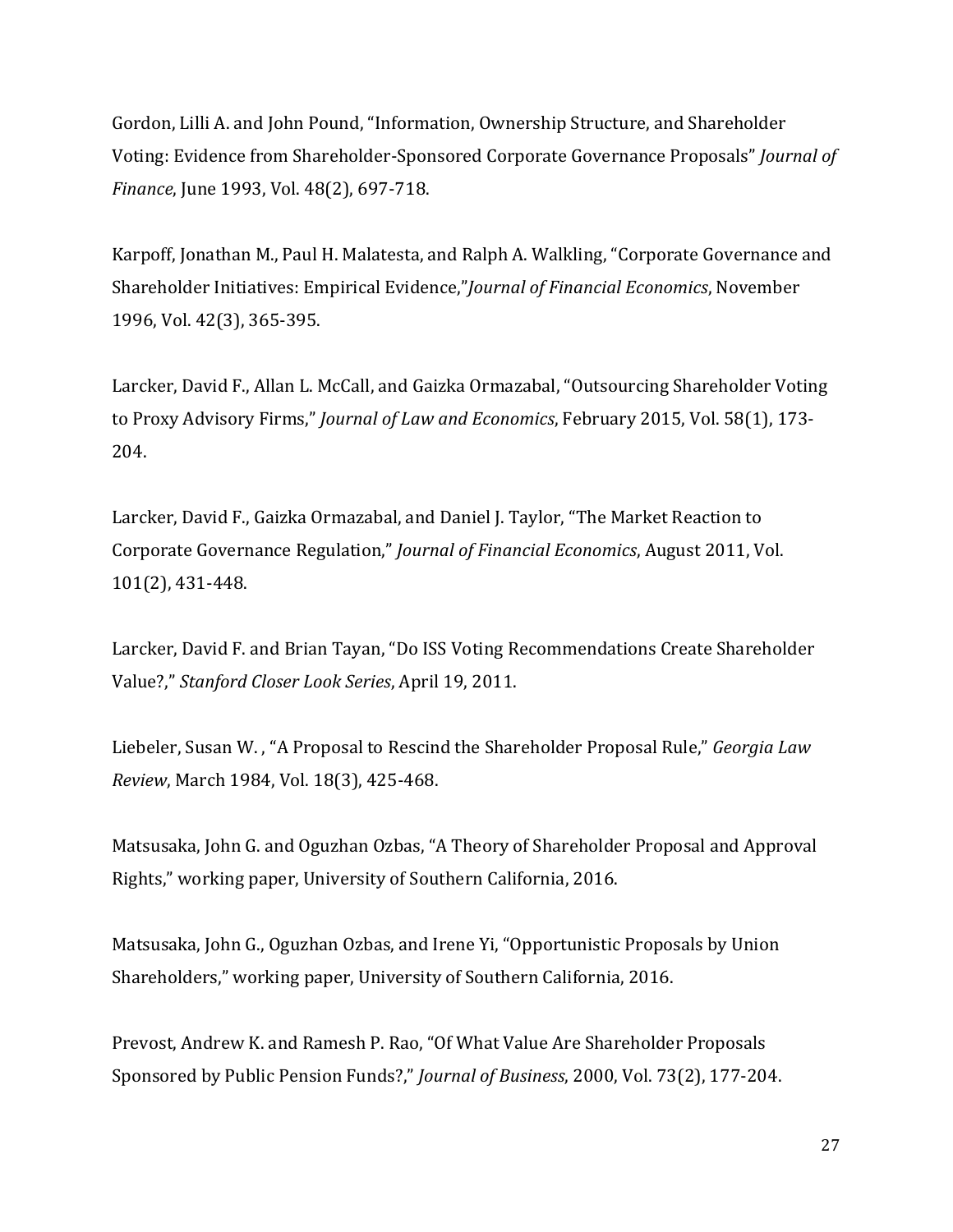Prevost, Andrew K., Ramesh P. Rao, and Melissa A. Williams, "Labor Unions as Shareholder Activists: Champions or Detractors?," The Financial Review, 2012, Vol. 47, 327-349.

Renneborg, Luc and Peter G. Szilagyi, "The Role of Shareholder Proposals in Corporate Governance," *Journal of Corporate Finance*, February 2011, Vol. 17(1), 167-188.

Smith, Michael P., "Shareholder Activism by Institutional Investors: Evidence from CalPERS," *Journal of Finance*, March 1996, Vol. 51(1), 227‐252. 

Stricklanda, Deon, Kenneth W. Wilesb, and Marc Zenner, "A requiem for the USA Is Small Shareholder Monitoring Effective?," *Journal of Financial Economics*, February 1996, Vol. 40(2), 319‐338. 

Stratmann, Thomas and J.W. Verret, "Does Shareholder Proxy Access Damage Share Value in Small Publicly Traded Companies?," Stanford Law Review, June 2012, Vol. 64(6), 1431-1468. 

Thomas, Randall S. and James F. Cotter, "Shareholder Proposals in the New Millennium: Shareholder Support, Board Response, and Market Reaction," *Journal of Corporate Finance*, June 2007, Vol. 13, 368-391.

Thomas, Randall S. and Kenneth J. Martin, "Should Labor be Allowed to Make Shareholder Proposals?", *Washington Law Review*, January 1998, Vol. 73(1), 41-80.

Wahal, Sunil, "Pension Fund Activism and Firm Performance," *Journal of Financial and Quantitative Analysis, March 1996, Vol.* 31(1), 1-23.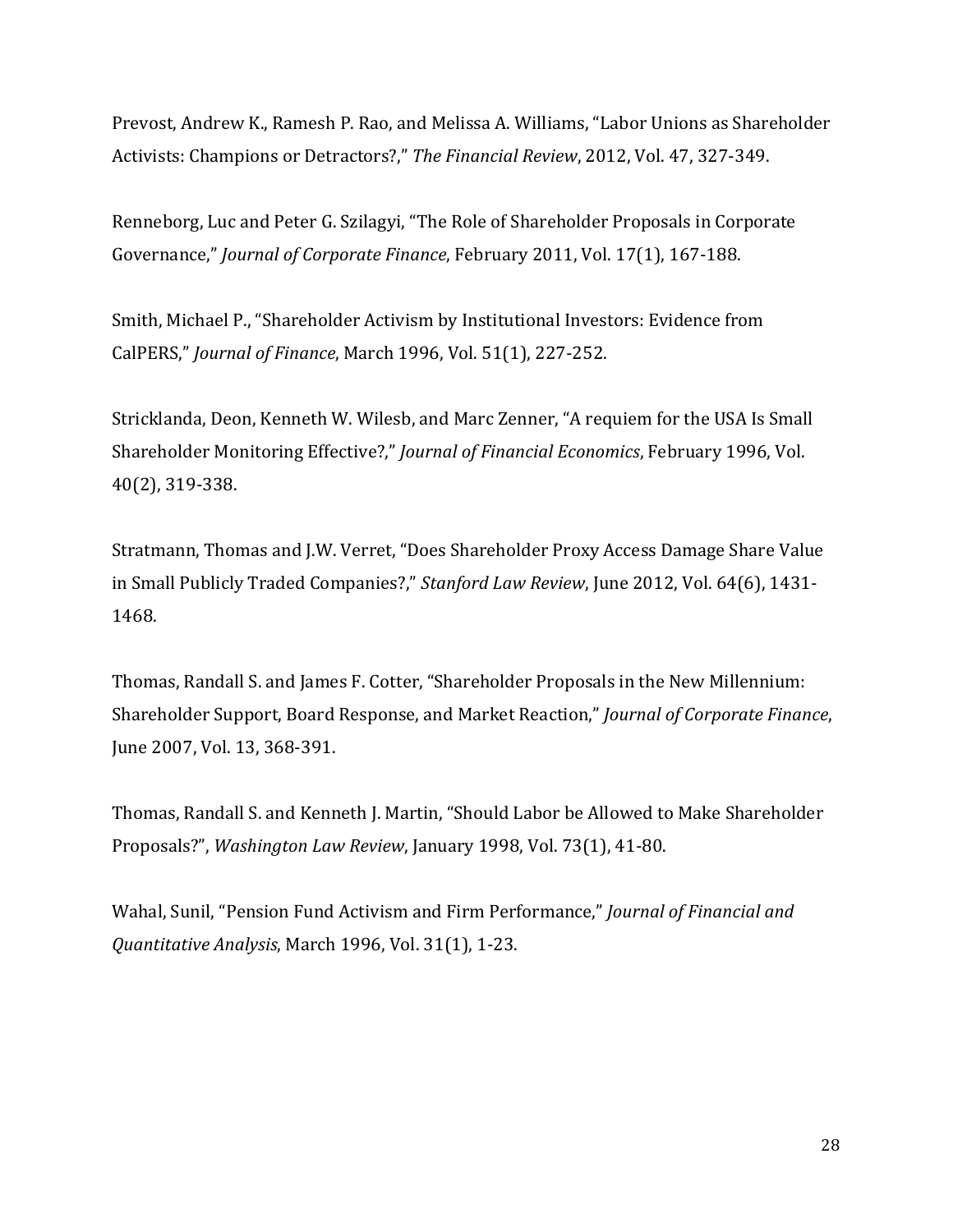|                                    |           |                                                                  |           | Event            |         |
|------------------------------------|-----------|------------------------------------------------------------------|-----------|------------------|---------|
|                                    |           |                                                                  | Newspaper | Proxy            | Annual  |
| Study                              | Period    | Sample                                                           | story     | mailing          | meeting |
| Karpoff et al. (1996)              | 1986-1990 | All proposals                                                    | X         | X                | X       |
| Smith (1996)                       | 1987-1993 | Proposals by CalPERS                                             | X         |                  |         |
| Strickland et al.<br>(1996)        | 1990-1993 | Governance proposals<br>by United<br>Shareholders<br>Association |           | X                |         |
| Wahal (1996)                       | 1987-1993 | Proposals by public<br>pensions + CREF                           |           | X                |         |
| Del Guercio and<br>Hawkins (1999)  | 1987-1993 | Proposals by public<br>pensions + CREF                           | X         | X                |         |
| Gillan and Starks<br>(2000)        | 1987-1994 | All proposals                                                    |           | X                |         |
| Prevost and Rao<br>(2000)          | 1988-1994 | Proposals by public<br>pensions                                  |           | X                |         |
| <b>Thomas and Cotter</b><br>(2007) | 2002-2004 | All proposals                                                    |           | X                | X       |
| Cai and Walkling<br>(2011)         | 2006-2008 | Compensation<br>proposals                                        |           | $\boldsymbol{X}$ |         |
| Renneborg and<br>Szilagyi (2011)   | 1996-2005 | All proposals                                                    |           | X                |         |
| Prevost et al. (2012)              | 1988-2002 | Proposals by labor<br>unions                                     |           | X                |         |
| Cuñat et al. (2012)                | 1997-2007 | All proposals                                                    |           |                  | X       |

## **Table 1. Summary of Literature Measuring Returns to Shareholder Proposals**

*Notes.* This list is drawn from Denes et al. (2015).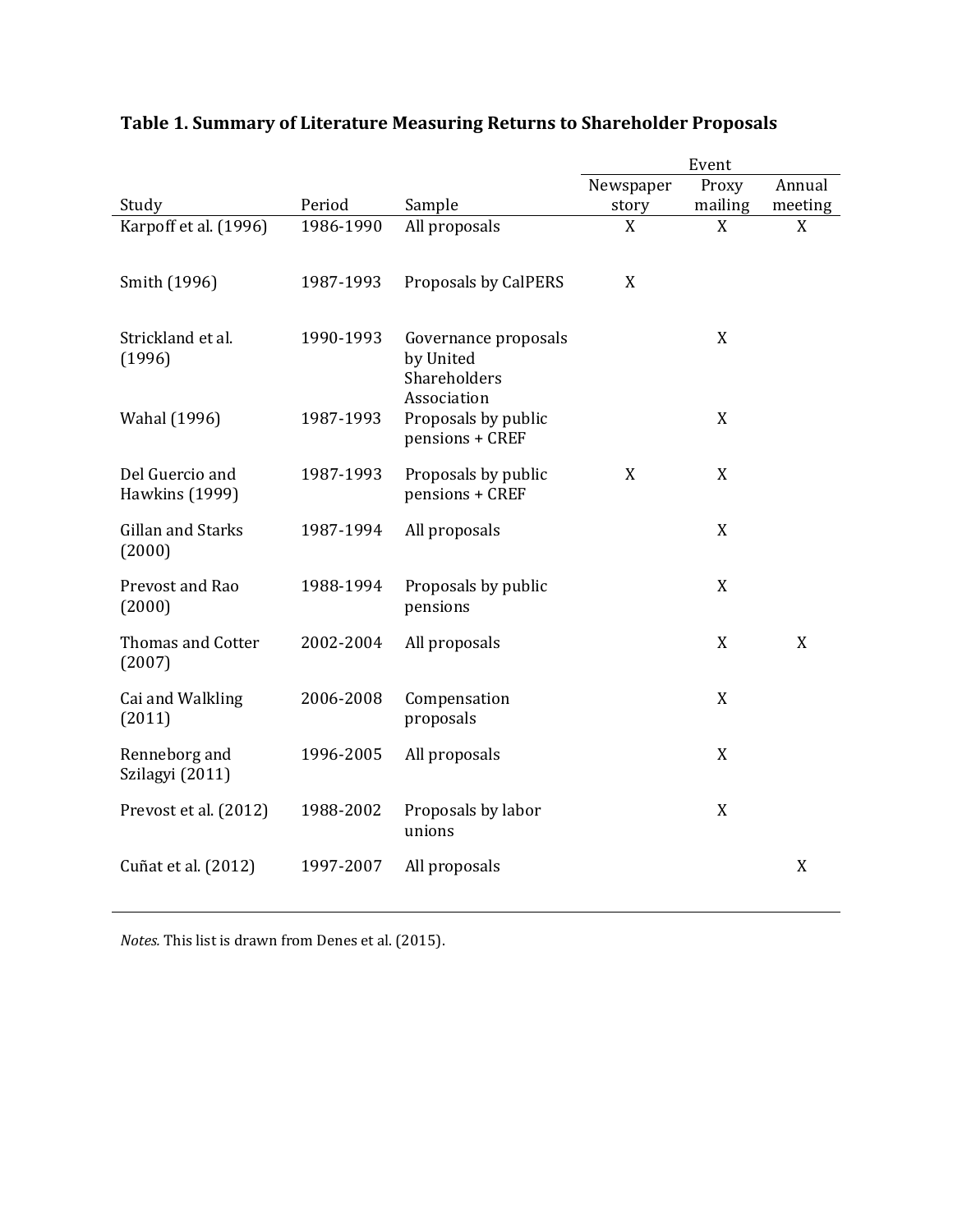| Rule number    | Procedural requirements                                                                                                                                                                                           | # in sample      |
|----------------|-------------------------------------------------------------------------------------------------------------------------------------------------------------------------------------------------------------------|------------------|
| $14a-8(b)$     | Proponent must have held stock worth \$2,000 or 1% of firm value<br>continuously for at least one year before submitting proposal and<br>must continue to hold them through meeting date                          | 224              |
| $14a-8(c)$     | Proponent may only submit one proposal per meeting                                                                                                                                                                | 17               |
| $14a-8(d)$     | Proposal and supporting statement may not exceed 500 words                                                                                                                                                        | 5                |
| $14a-8(e)$     | Proposal must be submitted no less than 120 days before proxy<br>statement is mailed                                                                                                                              | 116              |
| $14a-8(h)$     | Proponent or representative must be present at meeting                                                                                                                                                            | 20               |
|                | Substantive bases for exclusion                                                                                                                                                                                   |                  |
| $14a-8(i)(1)$  | Improper subject for action under state law                                                                                                                                                                       | 11               |
| $14a-8(i)(2)$  | Will cause the company to violate state, federal, or foreign law to<br>which it is subject                                                                                                                        | 72               |
| $14a-8(i)(3)$  | Proposal and supporting statement are materially false or<br>misleading                                                                                                                                           | 118              |
| $14a-8(i)(4)$  | Relates to redress of a personal claim or grievance, or be designed<br>to provide a benefit to proponent that is not shared by the other<br>shareholders at large                                                 | 7                |
| $14a-8(i)(5)$  | Relates to operations that account for less than 5 percent of<br>company assets or sales                                                                                                                          | $\boldsymbol{0}$ |
| $14a-8(i)(6)$  | Company lacks the power to implement                                                                                                                                                                              | 37               |
| $14a-8(i)(7)$  | Deals with ordinary business operations                                                                                                                                                                           | 413              |
| $14a-8(i)(8)$  | Would disqualify a director candidate, remove a director from<br>office, question competence of director or nominee, seek to include<br>specific nominee, or otherwise affect the outcome of director<br>election | 27               |
| $14a-8(i)(9)$  | Conflicts with company's own proposal                                                                                                                                                                             | 118              |
| $14a-8(i)(10)$ | Company has already substantially implemented proposal                                                                                                                                                            | 215              |
| $14a-8(i)(11)$ | Substantially duplicates another proposal                                                                                                                                                                         | 84               |
| $14a-8(i)(12)$ | Deals with substantially the same subject as another proposal from<br>previous years that received (specified) low support from<br>shareholders                                                                   | 39               |
| $14a-8(i)(13)$ | Relates to specific amounts of dividends                                                                                                                                                                          | 14               |

## **Table 2. Rule 14a‐8 Grounds for Exclusion of Shareholder Proposals**

*Note.* This table reports the grounds for excluding a proposal under SEC Rule 14a-8. The last column reports the number of times that a given reason was the basis for a no-action letter in our sample. If a noaction letter was granted for multiple reasons, each reason is counted separately. If the SEC allowed a proponent to modify the proposal to avoid a no-action letter, we count it as a no-action letter not having been granted.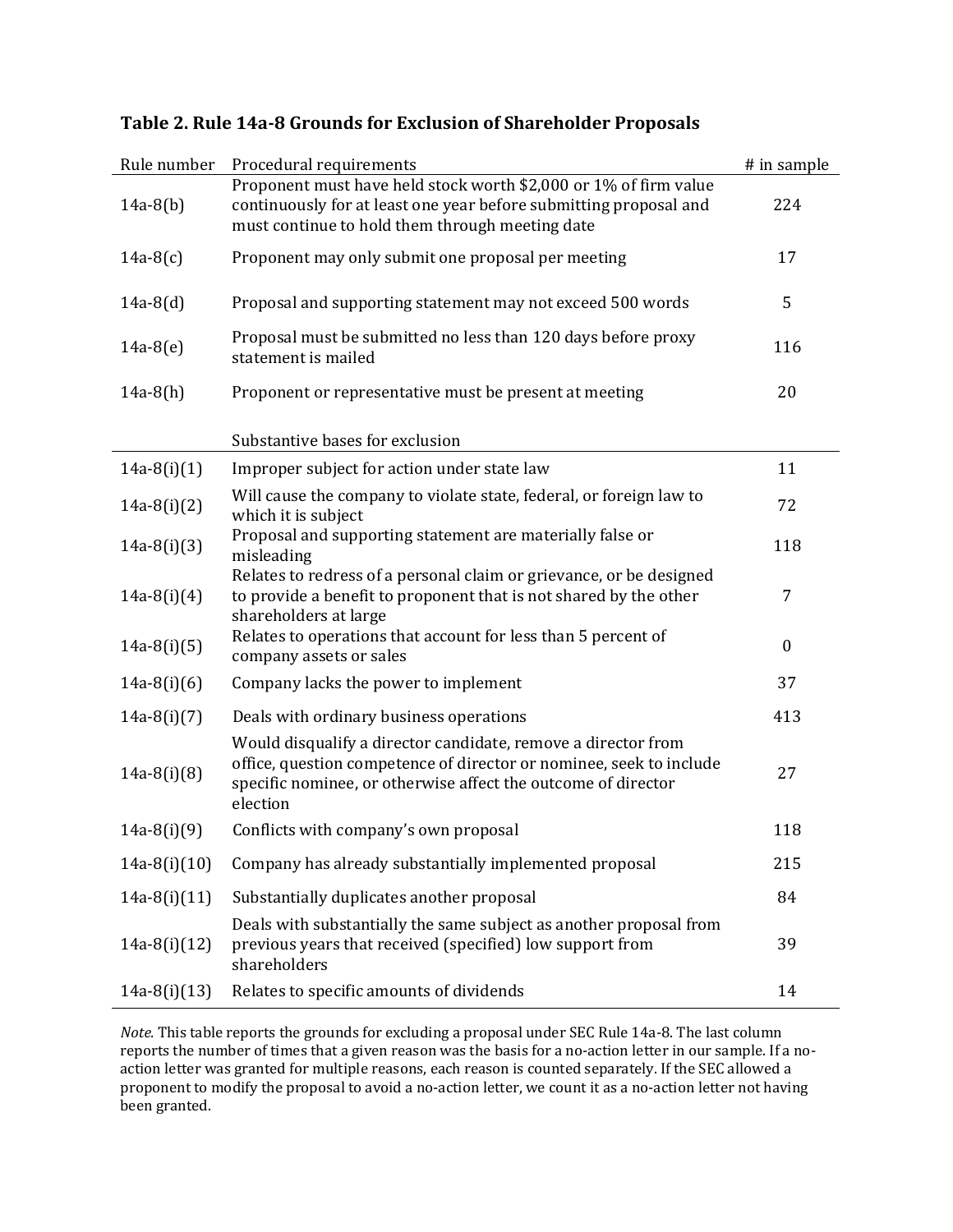|                                                                                                         |                                              |                                                                                                                                                                                                                                                                                                               |                                             |       | Outcome                                                                             |                 |                                                                                                      |
|---------------------------------------------------------------------------------------------------------|----------------------------------------------|---------------------------------------------------------------------------------------------------------------------------------------------------------------------------------------------------------------------------------------------------------------------------------------------------------------|---------------------------------------------|-------|-------------------------------------------------------------------------------------|-----------------|------------------------------------------------------------------------------------------------------|
|                                                                                                         |                                              |                                                                                                                                                                                                                                                                                                               |                                             |       |                                                                                     |                 | Nithdrawn or                                                                                         |
|                                                                                                         |                                              |                                                                                                                                                                                                                                                                                                               | No-Action Letter Granted                    |       | No-Action Letter Declined                                                           |                 | Not Decided                                                                                          |
| Year                                                                                                    | #Received                                    | ent to SEC<br>S<br>#                                                                                                                                                                                                                                                                                          | #                                           | L     | #                                                                                   | L               | $\ddagger$                                                                                           |
| 2007 (Oct. to Dec.)                                                                                     | 1,160                                        | 48                                                                                                                                                                                                                                                                                                            |                                             |       |                                                                                     |                 |                                                                                                      |
|                                                                                                         |                                              |                                                                                                                                                                                                                                                                                                               |                                             |       | 88                                                                                  |                 | $\vec{r}$                                                                                            |
|                                                                                                         |                                              |                                                                                                                                                                                                                                                                                                               |                                             | $7\,$ |                                                                                     | 38              |                                                                                                      |
|                                                                                                         |                                              |                                                                                                                                                                                                                                                                                                               |                                             | 66    |                                                                                     | 22              |                                                                                                      |
|                                                                                                         | 1,147<br>1,117<br>1,010<br>755<br>782<br>591 |                                                                                                                                                                                                                                                                                                               | $30,000$<br>$25,000$<br>$35,000$<br>$45,00$ | 59    | 156<br>176<br>194<br>8                                                              | 26              |                                                                                                      |
|                                                                                                         |                                              |                                                                                                                                                                                                                                                                                                               |                                             | 63    |                                                                                     | $\overline{21}$ |                                                                                                      |
|                                                                                                         |                                              |                                                                                                                                                                                                                                                                                                               |                                             | 51    |                                                                                     |                 |                                                                                                      |
| 2008<br>2009<br>2010<br>2011<br>2013<br>2015<br>2015<br>2015                                            |                                              | $\begin{array}{c} 0.08 \\ 0.07 \\ 0.07 \\ 0.08 \\ 0.07 \\ 0.07 \\ 0.07 \\ 0.07 \\ 0.07 \\ 0.07 \\ 0.07 \\ 0.07 \\ 0.07 \\ 0.07 \\ 0.07 \\ 0.07 \\ 0.07 \\ 0.07 \\ 0.07 \\ 0.07 \\ 0.07 \\ 0.07 \\ 0.07 \\ 0.07 \\ 0.07 \\ 0.07 \\ 0.07 \\ 0.07 \\ 0.07 \\ 0.07 \\ 0.07 \\ 0.07 \\ 0.07 \\ 0.07 \\ 0.07 \\ 0.$ | 183<br>116                                  | 57    |                                                                                     |                 | 64433652                                                                                             |
|                                                                                                         |                                              |                                                                                                                                                                                                                                                                                                               |                                             | 39    | 124<br>70                                                                           | 42              |                                                                                                      |
|                                                                                                         |                                              | 232                                                                                                                                                                                                                                                                                                           | 138                                         | 59    |                                                                                     |                 |                                                                                                      |
| TOTAL                                                                                                   | 7,277                                        | 2,774                                                                                                                                                                                                                                                                                                         | ,576                                        |       | 775                                                                                 | 28              | 120                                                                                                  |
| Notes. # Received is for the entire year for 2007,<br>by year of the SEC decision. # Received is from ' |                                              |                                                                                                                                                                                                                                                                                                               |                                             |       | the ISS Proposals database. SEC numbers were collected from no-action letter files. |                 | and through 2014. #Received are classified by date of the annual meeting; SEC numbers are classified |

Table 3. Shareholder Proposals and No-Action Letter Decisions, 2007-2016 **Table 3. Shareholder Proposals and No‐Action Letter Decisions, 2007‐2016**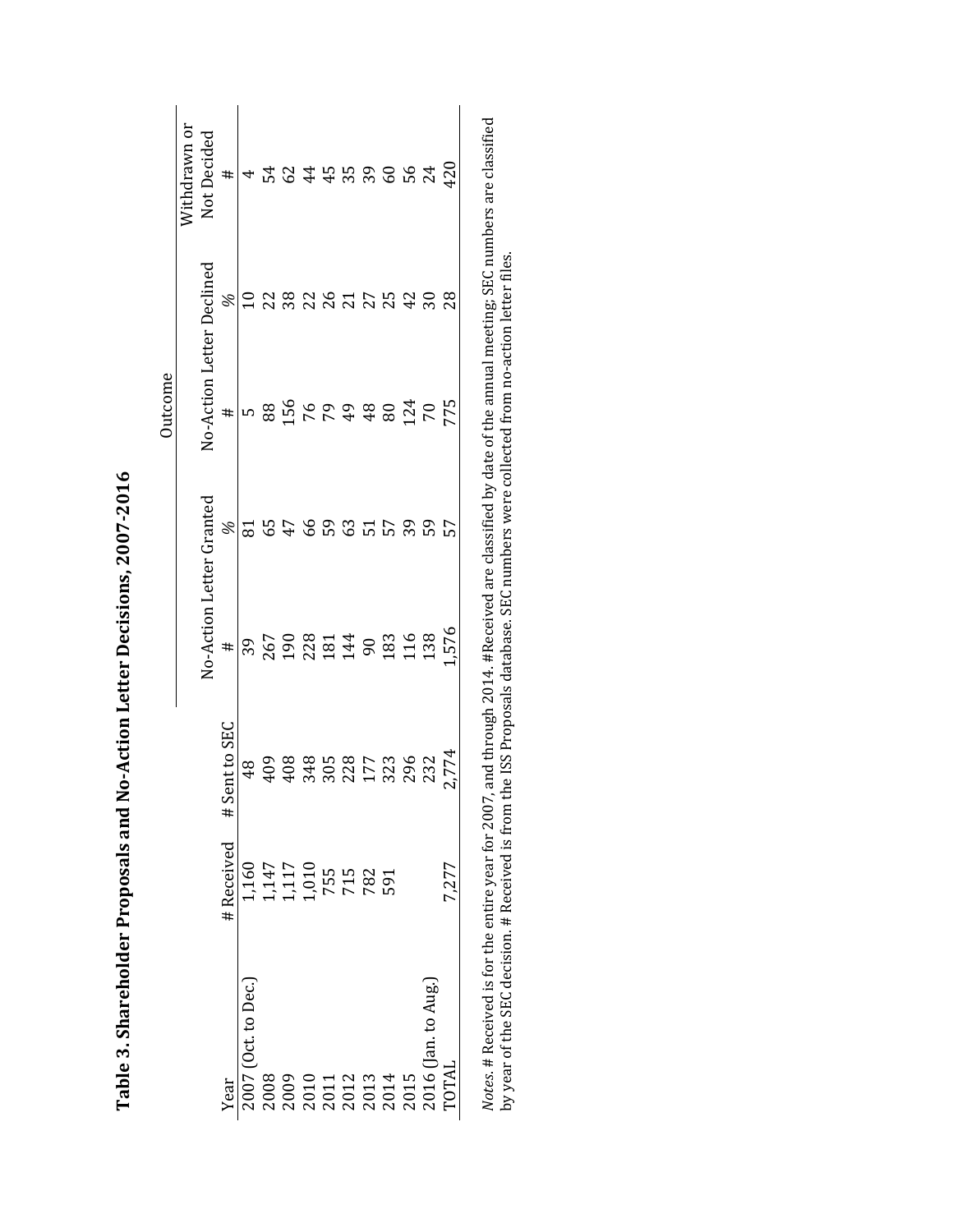|            | No-action letter granted<br>(proposal omitted)<br>(1) | No-action letter declined<br>(proposal permitted)<br>(2) | $\bar{Z}$<br>(3)     |
|------------|-------------------------------------------------------|----------------------------------------------------------|----------------------|
|            | Panel A. Market Adjusted Model                        |                                                          |                      |
| $[-1,1]$   | $0.26***$<br>(0.10)<br>[1, 221]                       | 0.20<br>(0.15)<br>$[547]$                                | $-0.31*$<br>(0.17)   |
| $[-1,3]$   | $0.37***$<br>(0.12)<br>[1, 167]                       | $0.41**$<br>(0.20)<br>$[511]$                            | $-0.37*$<br>(0.22)   |
| $[-1,5]$   | $0.48***$<br>(0.15)<br>[1, 127]                       | 0.22<br>(0.24)<br>$[495]$                                | $-0.66**$<br>(0.28)  |
| $[-1, 10]$ | $0.89***$<br>(0.22)<br>$[1,020]$                      | $0.63*$<br>(0.33)<br>$[452]$                             | $-1.10***$<br>(0.40) |
|            | Panel B. Fama-French Four Factor Model                |                                                          |                      |
| $[-1,1]$   | $0.23***$<br>(0.09)<br>[1, 221]                       | 0.05<br>(0.13)<br>$[547]$                                | $-0.33**$<br>(0.16)  |
| $[-1,3]$   | $0.35***$<br>(0.11)<br>[1, 167]                       | 0.19<br>(0.18)<br>$[511]$                                | $-0.46**$<br>(0.21)  |
| $[-1,5]$   | $0.45***$<br>(0.14)<br>[1, 127]                       | 0.12<br>(0.20)<br>[495]                                  | $-0.66***$<br>(0.25) |
| $[-1, 10]$ | $0.70***$<br>(0.21)<br>$[1,020]$                      | 0.09<br>(0.31)<br>$[452]$                                | $-1.08***$<br>(0.38) |

**Table 4. Cumulative Abnormal Returns Associated with No‐Action Letter Decisions**

Note. The main entry is cumulative abnormal returns, expressed as a percentage. Standard errors are in round parentheses and the number of observations is in square brackets. Returns are winsorized at the 1 percent level in each tail. Observations are deleted if there is another decision within the event window. The variable  $\bar{z}$  is the mean of  $\frac{CAR(declined)}{.58} - \frac{CAR(no\, action)}{.42}$  over all decisions. Significance levels are indicated:  $* = 10$  percent,  $** = 5$  percent,  $*** = 1$  percent.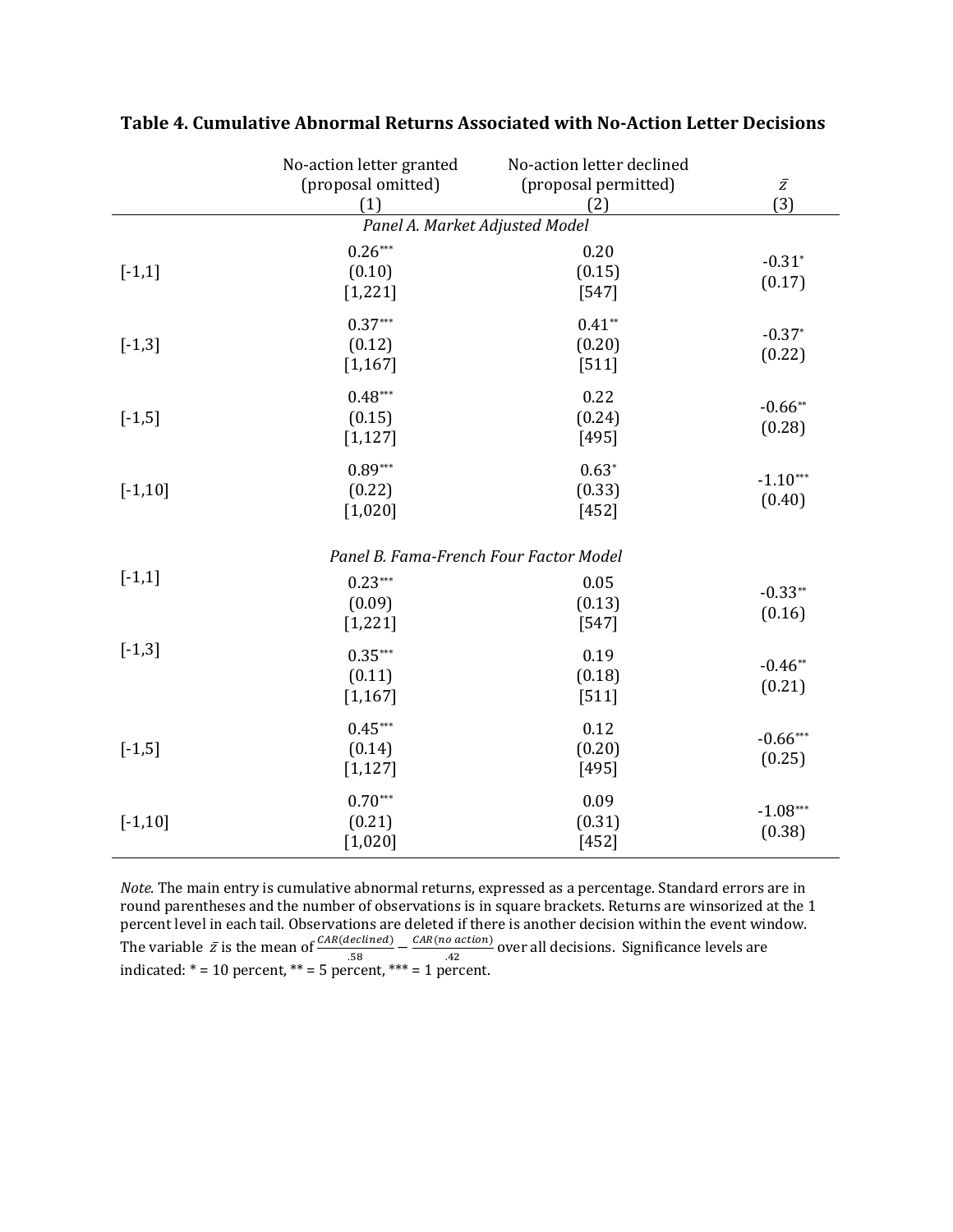|                          |             |            | Market adjusted |            |           | Fama-French 4 Factor |            |
|--------------------------|-------------|------------|-----------------|------------|-----------|----------------------|------------|
| Subject                  | $\mathbf N$ | $[-1,1]$   | $[-1,5]$        | $[-1, 10]$ | $[-1,1]$  | $[-1, 5]$            | $[-1, 10]$ |
| Panel A. Specific Issues |             |            |                 |            |           |                      |            |
| Special meetings         | 160         | $-1.02*$   | $-0.62$         | 0.24       | $-0.79$   | $-0.79$              | $-0.17$    |
|                          |             | (0.54)     | (0.94)          | (1.09)     | (0.51)    | (0.80)               | (1.07)     |
|                          |             |            |                 |            |           |                      |            |
| Majority vote            | 135         | $-1.23**$  | $-1.60*$        | $-1.89$    | $-0.74$   | $-0.90$              | $-1.25$    |
|                          |             | (0.57)     | (0.91)          | (1.34)     | (0.55)    | (0.81)               | (1.24)     |
|                          |             |            |                 |            |           |                      |            |
| Proxy access             | 97          | 0.55       | $-0.55$         | $-1.85$    | $-0.94$   | $-2.20**$            | $-3.56**$  |
|                          |             | (0.75)     | (0.99)          | (1.63)     | (0.62)    | (0.88)               |            |
|                          |             |            |                 |            |           |                      | (1.57)     |
| Independent chair        | 96          | 0.24       | 0.29            | $-0.62$    | 0.63      | 0.04                 | $-1.43$    |
|                          |             |            |                 |            |           |                      |            |
|                          |             | (0.57)     | (1.10)          | (1.48)     | (0.59)    | (1.06)               | (1.51)     |
| Political disclosure     | 82          | 0.21       | $-0.12$         | $-1.68$    | $-0.28$   | $-0.89$              | $-2.99*$   |
|                          |             |            |                 |            |           |                      |            |
|                          |             | (0.55)     | (0.85)          | (1.36)     | (0.56)    | (1.00)               | (1.60)     |
|                          |             |            |                 |            |           |                      |            |
| Written consent          | 58          | $-0.92$    | $-0.14$         | $-0.88$    | $-0.81$   | $-0.01$              | $-1.15$    |
|                          |             | (0.49)     | (0.88)          | (1.07)     | (0.49)    | (0.80)               | (1.06)     |
|                          |             |            |                 |            |           |                      |            |
| Declassify board         | 48          | $-2.77$    | $-6.89**$       | $-8.56**$  | $-1.78$   | $-3.17$              | $-3.38$    |
|                          |             | (1.74)     | (2.62)          | (3.31)     | (1.34)    | (2.15)               | (3.01)     |
|                          |             |            |                 |            |           |                      |            |
|                          |             |            |                 |            |           |                      |            |
| Panel B. Issue Groups    |             |            |                 |            |           |                      |            |
| All compensation         | 270         | 0.24       | $-0.55$         | 0.03       | $-0.06$   | $-0.97$              | $-0.76$    |
|                          |             | (0.50)     | (0.81)          | (1.19)     | (0.42)    | (0.70)               | (1.06)     |
|                          |             |            |                 |            |           |                      |            |
| All corporate            | 737         | $-0.61**$  | $-0.74*$        | $-1.69***$ | $-0.52**$ | $-0.58$              | $-1.41**$  |
| governance               |             | (0.27)     | (0.43)          | (0.59)     | (0.24)    | (0.38)               | (0.56)     |
|                          |             |            |                 |            |           |                      |            |
| All social issues        | 246         | 0.11       | 0.68            | 0.72       | 0.04      | 0.38                 | $-0.31$    |
|                          |             | (0.42)     | (0.66)          | (0.90)     | (0.38)    | (0.64)               | (0.91)     |
|                          |             |            |                 |            |           |                      |            |
| G-Index components       | 471         | $-1.05***$ | $-1.34**$       | $-1.63**$  | $-0.72**$ | $-0.67$              | $-0.81$    |
|                          |             | (0.34)     | (0.56)          | (0.73)     | (0.30)    | (0.48)               | (0.69)     |
|                          |             |            |                 |            |           |                      |            |
| E-Index components       | 197         | $-1.72***$ | $-3.06***$      | $-3.81***$ | $-1.05**$ | $-1.46*$             | $-1.88$    |
|                          |             | (0.59)     | (0.92)          | (1.29)     | (0.52)    | (0.78)               | (1.16)     |
|                          |             |            |                 |            |           |                      |            |

## **Table 5. Mean Implied Value of Shareholder Proposals (**ࢠ **(by Proposal Topic**

*Note.* The variable  $\bar{z}$  is the mean of  $\frac{CAR(declined)}{.58} - \frac{CAR(no\, action)}{.42}$  over all decisions. N is the number of observations for the [-1,1] window. Returns are winsorized at the 1 percent level in both tails. The E-index components are: declassify board, majority voting for mergers, majority voting for bylaw amendments, golden parachutes, and poison pill. Significance levels are indicated:  $* = 10$  percent,  $** = 5$  percent,  $*** = 1$ percent.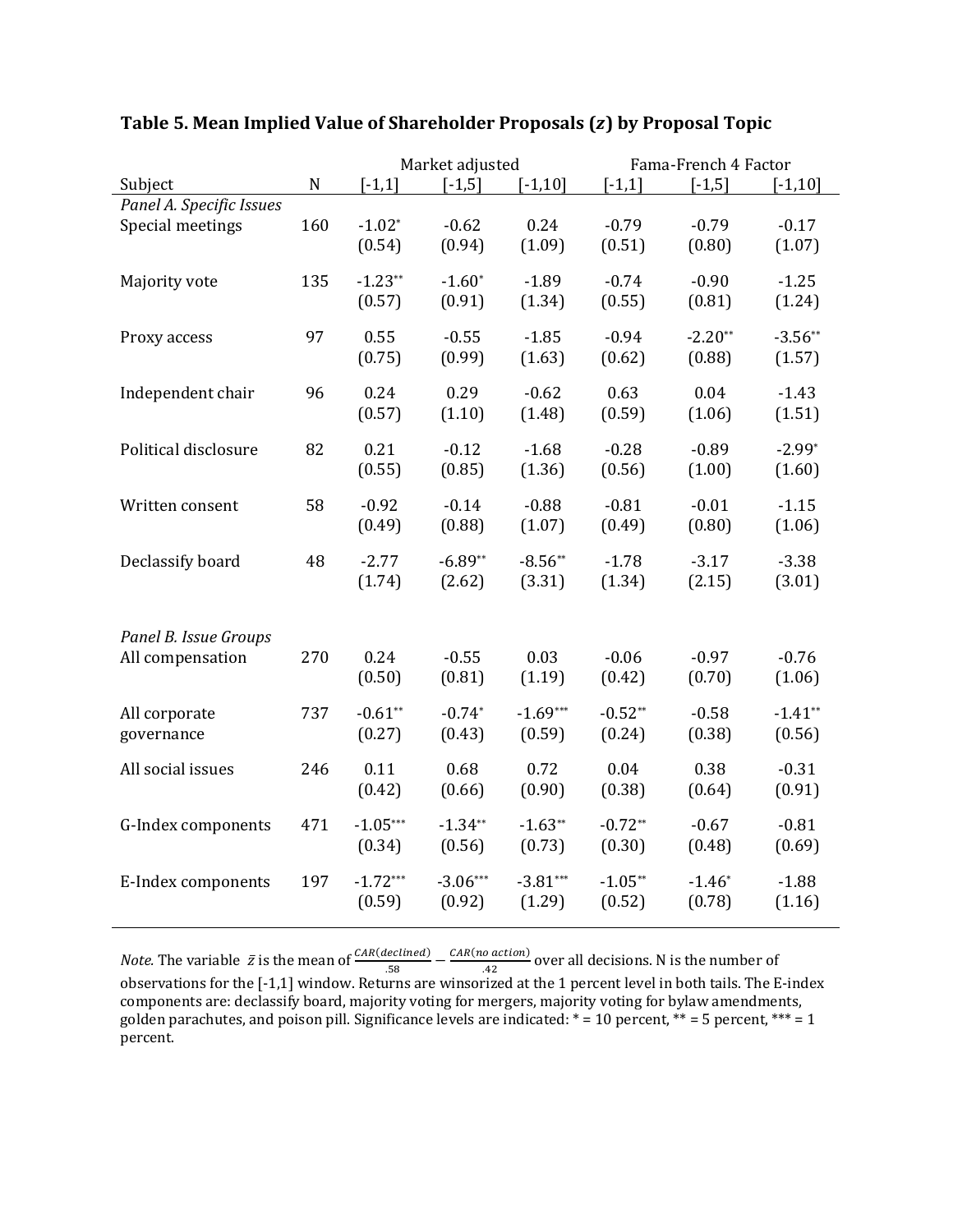|                               |             | Market adjusted                  |                                     | Fama-French 4 Factor                |                                     |                                        |                                        |
|-------------------------------|-------------|----------------------------------|-------------------------------------|-------------------------------------|-------------------------------------|----------------------------------------|----------------------------------------|
| Subject                       | $\mathbf N$ | $[-1,1]$                         | $[-1,5]$                            | $[-1, 10]$                          | $[-1,1]$                            | $[-1,5]$                               | $[-1, 10]$                             |
|                               |             |                                  |                                     |                                     |                                     |                                        |                                        |
| Fund (general)                | 31          | $-0.06$                          | $-3.70**$                           | $-6.45**$                           | 0.59                                | $-2.30$                                | $-4.50$                                |
|                               |             | (1.02)                           | (1.77)                              | (2.82)                              | (1.03)                              | (1.61)                                 | (2.93)                                 |
|                               |             |                                  |                                     |                                     |                                     |                                        |                                        |
| Fund (SRI)                    | 142         | $-0.96**$                        | $-0.06$                             | $-1.12$                             | $-0.86**$                           | $-0.11$                                | $-1.00$                                |
|                               |             | (0.47)                           | (0.59)                              | (1.10)                              | (0.43)                              | (0.68)                                 | (1.21)                                 |
|                               |             |                                  |                                     |                                     |                                     |                                        |                                        |
| Individual                    | 1,023       | $-0.58**$                        | $-0.98***$                          | $-1.32**$                           | $-0.41**$                           | $-0.90***$                             | $-1.09**$                              |
|                               |             | (0.23)                           | (0.37)                              | (0.52)                              | (0.21)                              | (0.34)                                 | (0.49)                                 |
|                               |             |                                  |                                     |                                     |                                     |                                        |                                        |
|                               |             |                                  |                                     |                                     |                                     |                                        |                                        |
|                               |             |                                  |                                     |                                     |                                     |                                        |                                        |
|                               |             |                                  |                                     |                                     |                                     |                                        |                                        |
|                               |             |                                  |                                     |                                     |                                     |                                        |                                        |
|                               |             |                                  |                                     |                                     |                                     |                                        |                                        |
|                               |             |                                  |                                     |                                     |                                     |                                        |                                        |
| Labor union<br>Public pension | 211<br>118  | 0.62<br>(0.56)<br>0.10<br>(0.46) | 0.07<br>(0.89)<br>$-0.44$<br>(1.32) | $-0.34$<br>(1.35)<br>0.14<br>(1.91) | 0.09<br>(0.46)<br>$-0.73$<br>(0.68) | $-0.48$<br>(0.73)<br>$-0.67$<br>(1.10) | $-1.05$<br>(1.16)<br>$-0.85$<br>(1.73) |

## **Table 6. Mean Implied Value (**ࢠ **(of Shareholder Proposals by Type of Proponent**

*Note.* The main entries are the mean of  $z = \frac{CAR(declined)}{.58} - \frac{CAR(no\, action)}{.42}$  over all decisions. Standard errors are in parentheses. N is the number of observations for the  $[-1,1]$  window. Returns are winsorized at the  $1$ percent level in both tails. Significance levels are indicated:  $* = 10$  percent,  $** = 5$  percent,  $*** = 1$  percent.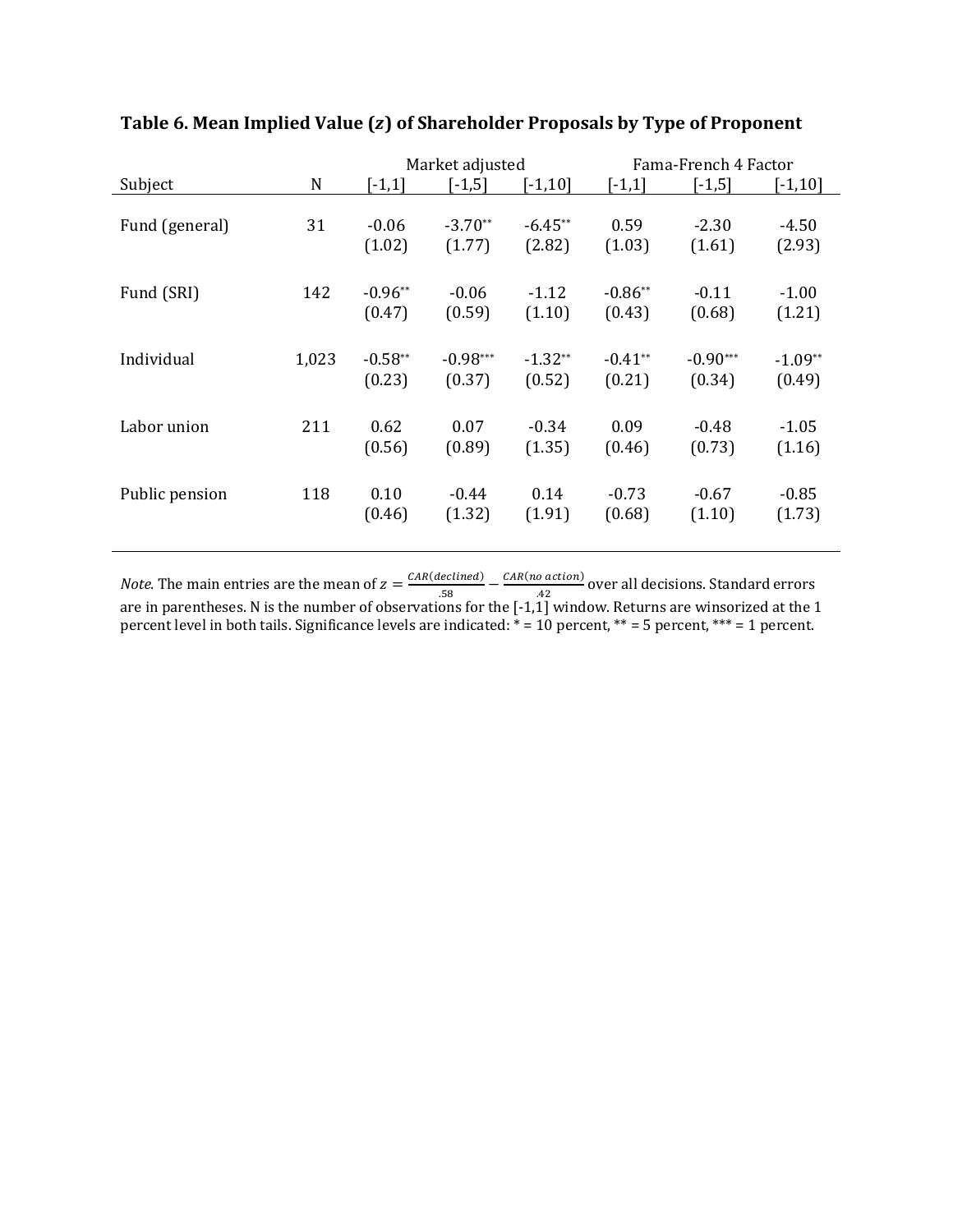|                                |          | Market adjusted |            |          | Fama-French Four Factor |            |
|--------------------------------|----------|-----------------|------------|----------|-------------------------|------------|
|                                | $[-1,1]$ | $[-1,5]$        | $[-1, 10]$ | $[-1,1]$ | $[-1,5]$                | $[-1, 10]$ |
|                                | (1)      | (2)             | (3)        | (4)      | (5)                     | (6)        |
| Profit (EBITDA/sales)          | $-1.59$  | $-2.57$         | $-5.16*$   | $-0.43$  | $-1.08$                 | $-2.67$    |
|                                | (1.17)   | (1.95)          | (2.66)     | (1.06)   | (1.78)                  | (2.56)     |
|                                |          |                 |            |          |                         |            |
| Log(market value)              | 0.13     | $0.44***$       | $0.65***$  | 0.15     | $0.42***$               | $0.57**$   |
|                                | (0.10)   | (0.17)          | (0.24)     | (0.09)   | (0.16)                  | (0.23)     |
|                                |          |                 |            |          |                         |            |
| Dummy = $1$ if                 | $1.12**$ | 0.79            | $2.42*$    | 0.38     | $-0.27$                 | 0.68       |
| compensation related           | (0.57)   | (0.94)          | (1.33)     | (0.52)   | (0.86)                  | (1.28)     |
|                                |          |                 |            |          |                         |            |
|                                |          |                 |            |          | 1.04                    |            |
| $Dummy = 1$ if corporate       | $-0.06$  | 1.20            | 1.28       | $-0.06$  |                         | 0.73       |
| governance                     | (0.45)   | (0.73)          | (1.02)     | (0.40)   | (0.67)                  | (0.98)     |
|                                |          |                 |            |          |                         |            |
| Dummy = $1$ if social issue    | 0.26     | $2.37**$        | $3.54***$  | 0.05     | 1.13                    | 0.70       |
|                                | (0.60)   | (0.99)          | (1.37)     | (0.54)   | (0.91)                  | (1.32)     |
|                                |          |                 |            |          |                         |            |
| <i>F</i> -statistic: all topic | $2.36*$  | 1.10            | 1.61       | 0.43     | 1.44                    | 0.00       |
| dummies equal                  |          |                 |            |          |                         |            |
|                                |          |                 |            |          |                         |            |
| F-statistic: all year          | 0.59     | 0.61            | 1.11       | 0.73     | 0.95                    | 0.71       |
| dummies equal                  |          |                 |            |          |                         |            |
|                                |          |                 |            |          |                         |            |
| $R^2$                          | .009     | .013            | .020       | .006     | .013                    | .010       |
| $\mathbf N$                    | 1,497    | 1,369           | 1,239      | 1,497    | 1,369                   | 1,239      |

## **Table 7. Regressions of Implied Value (**ࢠ **(of Shareholder Proposals**

*Notes*. Each column reports estimates from a regression in which the dependent variable is the estimated value effect  $(z)$ , expressed as a percentage. Standard errors are in parentheses beneath coefficient estimates. All regressions include year dummies. Cumulative abnormal returns are winsorized at the 1 percent level in each tail. Observations are dropped if the company had another decision in the window. Significance levels are indicated:  $* = 10$  percent,  $** = 5$  percent,  $*** = 1$  percent.